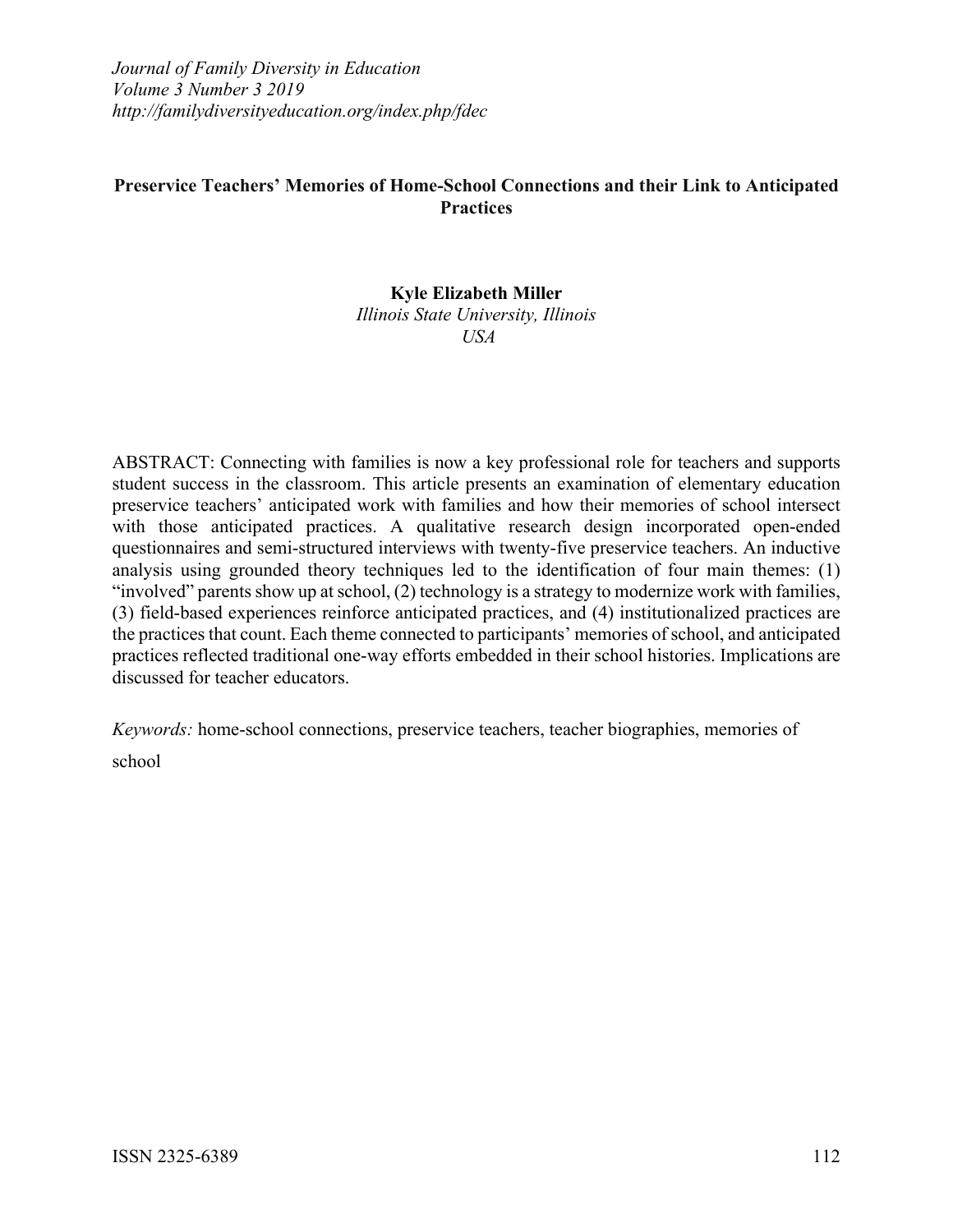### **Introduction**

*One difficulty in changing the way teachers do things may be that our educational system self-replicates: a new generation of teachers inherits the last generation's classroom practices. These new teachers, in turn, enter the system with beliefs and experiences similar to those of their predecessors and continue teaching the way they were taught* (Willis & Sujo de Montes, 2002, p. 76).

This quotation exposes one of the most difficult challenges that teacher preparation programs face. Preservice teachers enter teaching programs with 13 years of school experiences as students, and those 15,000 hours of memories serve as a powerful compass for students' future actions as classroom teachers (Fragnoli, 2005; Lortie, 1975; MacPhee & Sanden, 2016; Pajares, 1992). The memories serve as a filter through which preservice teachers interpret, reject, and/or accept information presented in their coursework (Balli, 2011). This is especially true for practices related to families and how preservice teachers plan to connect with students' caregivers (Graue, 2005; Graue & Brown, 2003; Winder & Corter, 2016). As preservice teachers prospectively reflect on how they will interact and build relationships with students' families, memories are reactivated and inform their decision-making.

Connecting with families is now a key professional role for teachers and is therefore a high priority topic for supporting successful schools and classrooms (Amatea, 2013; Danielson, 2011;). The purpose of this study is to examine how preservice teachers anticipate working with students' families and how their memories of connections between families and schools inform future actions in the classroom. Preservice teachers were asked to retrospectively reflect on memories of home-school connections when they were students and prospectively reflect on their future role in the classroom and cultivating partnerships with families. One broad question and several sub-questions guided this study:

- 1.) How do elementary education preservice teachers anticipate connecting with students' families as classroom teachers?
	- a.) What contributes to preservice anticipated connections with families?
	- b.) How do personal memories of home-school connections contribute to their anticipated connections with families?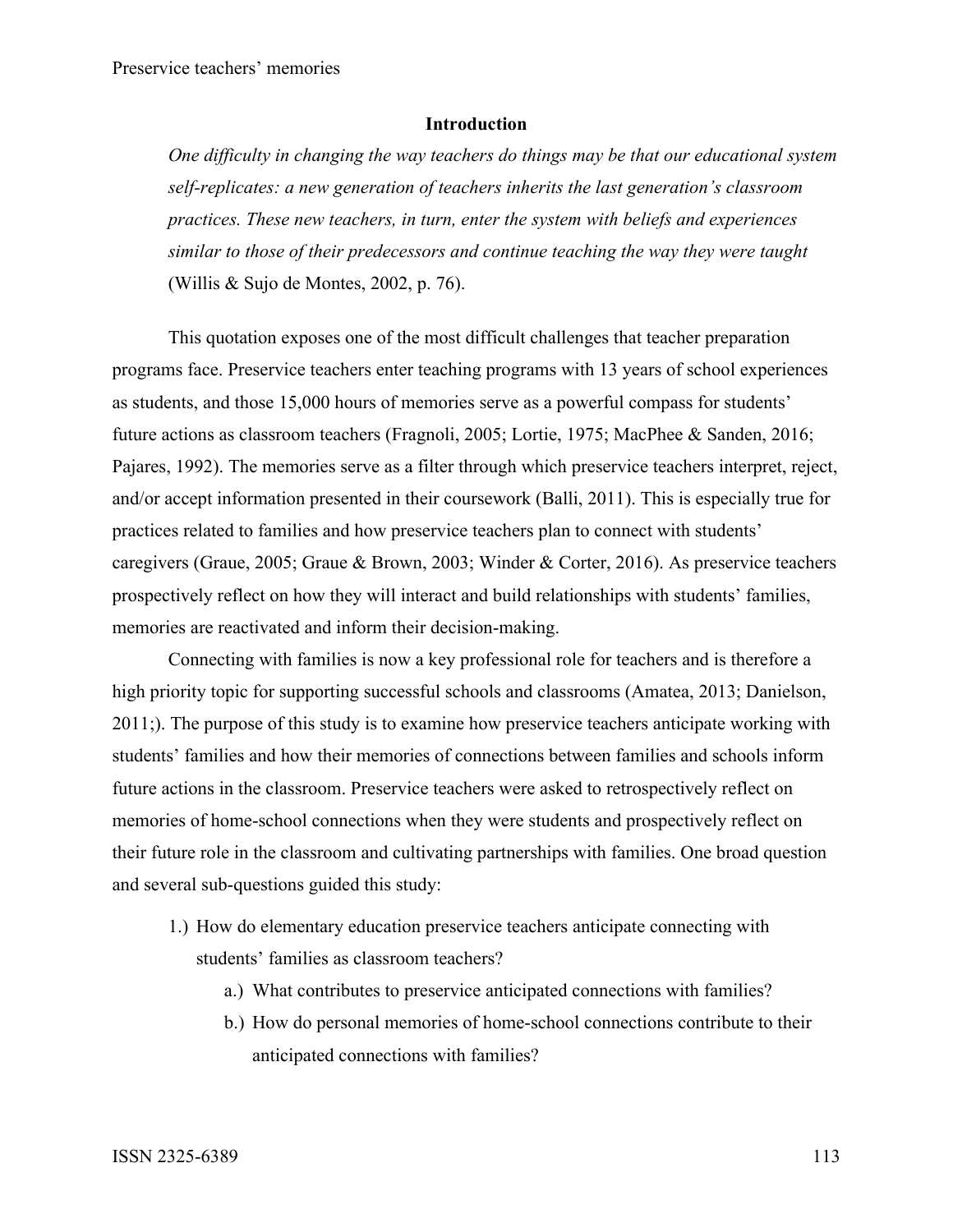Building on the literature base of preparing teachers to work with families, which is largely theoretical (Evans, 2013), this study draws attention to the memories of preservice teachers [PSTs], an understudied and underemphasized aspect of teacher education research (Miller & Shifflet, 2016).

## **Literature Review**

# **Families and Home-School Connections**

Research continues to highlight the meaningful contributions that families make to children's educational success (Epstein, 2013; Hill & Craft, 2003; Jeynes, 2003; Mapp, 2003; Taylor, Clayton & Rowley, 2004; Weiss et al, 2003). The consensus is that families matter. With that understanding, most schools reject the paradigm that schools and homes should operate in isolation and instead, that families and schools must collaborate to support student success (Amatea, 2013). The paradigm of collaboration celebrates the knowledge and resources of both the school and the family, as they come together to set goals and support student achievement.

This study adopts the term 'home-school connections' to explore PSTs' hypothesized interactions with families, which comprehensively includes the full range of interactions between families and schools (Jensen, 2006). While the terms 'family involvement' and 'family engagement' are popular, they allude to a power indifference where schools create opportunities for families (Amatea, 2013). Family involvement is often defined as familial participation in prescribed events, which typically take place at the school (Baker, Wise, Kelley, & Skiba, 2016; Jeynes, 2013); whereas family engagement moves beyond traditional notions of involvement to encourage family members to become partners with the school by listening to family needs and perspectives (Ferlazzo, 2011). However both terms have faced criticism for remaining schooldirected, and research continues to encourage scholars to move beyond current interpretations of these terms and what it means to effectively work with families (Baker et al., 2016; Jeynes, 2013; Mapp & Kuttner, 2013).

Historically, families have resided on the receiving end of school-initiated efforts, such as newsletters, advice, and family contracts (Crozier & Davies, 2007; Hughes & MacNaughton, 2000). This type of one-way communication places schools and teachers in the role of experts who should share knowledge with families to improve student outcomes (Allen, 2006). The term *connections* refers to a full spectrum of informal and institutionalized practices, from an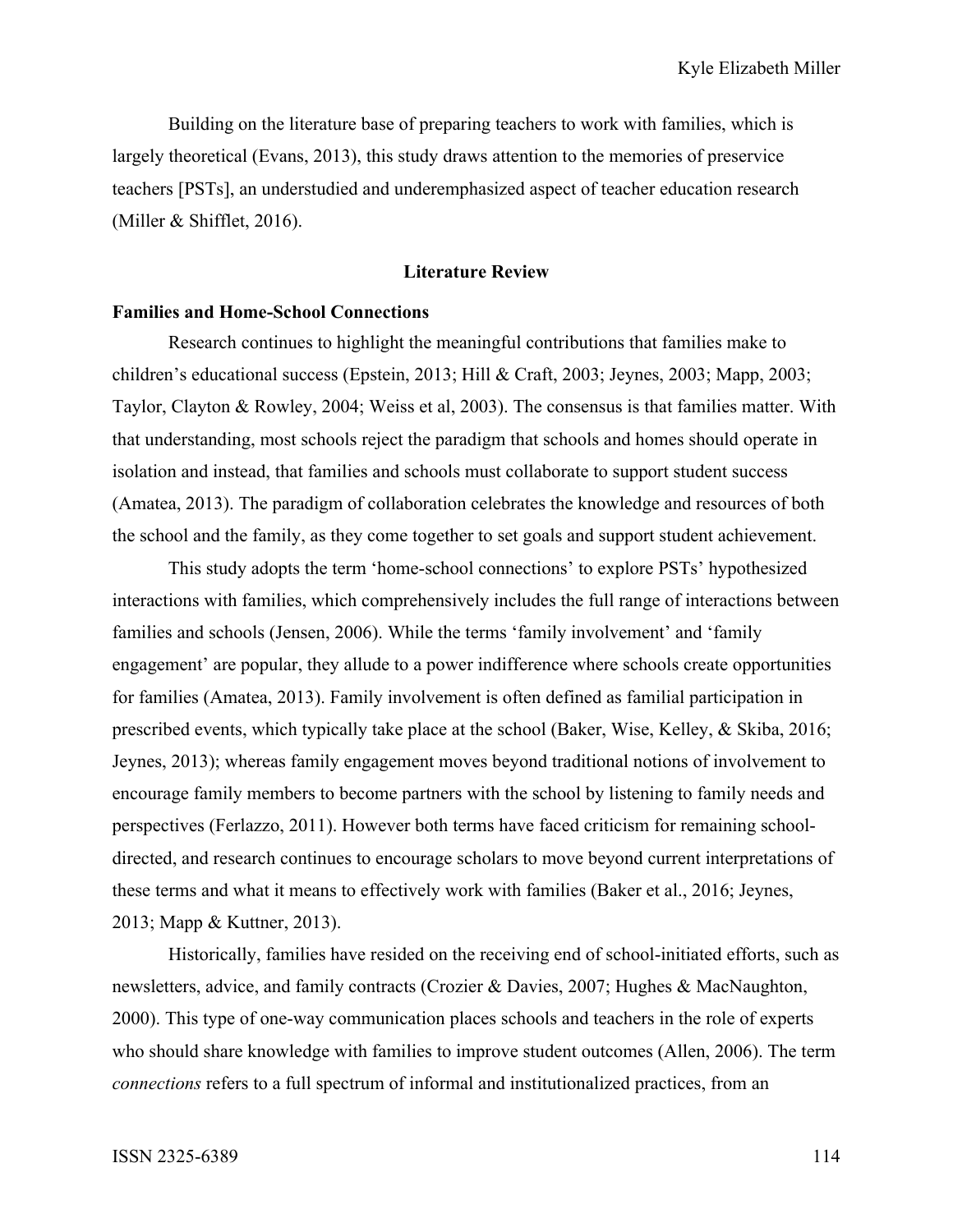unplanned conversation to an annual open house (Miller, Dilworth-Bart, & Hilgendorf, 2014). In order to critically examine PSTs' anticipated practices with families, this study's term, homeschool connections, allows for a more holistic view and understanding of the phenomenon.

As reflected in the many terms used to describe work with families, schools often assume the lead role in these interactions and connections do not reflect the paradigm of collaboration. The historic and ritualized nature of these interactions characterizes the school as the *knower* and the family as the *learner*; this divide becomes even more pronounced for families from lowersocioeconomic and linguistically diverse backgrounds (Amatea, Chowela, & Mixon, 2012; Doucet & Tudge, 2007). Families are viewed as lacking the pedagogical and social-emotional knowledge needed for students' success (Doucet, 2011; Lawrence-Lightfoot, 2004), and schools therefore must share their practices and knowledge with families to improve or enhance family inputs. Families are consciously or unconsciously placed on a continuum of having the most to learn to having the least to learn from schools based on their social and cultural position in society (Crozier & Davies, 2007).

Counter to deficit thinking, and placing families on a continuum, is to focus on the existing resources and contributions of families through a strengths-based perspective. The value in developing a positive disposition toward families and viewing the family unit through a strengths-based lens is well-documented (Amantea, Mixon, & McCarthy, 2012; Amatea, Smith-Adcock, & Villares, 2006; Baker et al., 2016; Ramirez, McCollough, & Diaz, 2016). The perspective that families possess intimate and essential knowledge of students that can help teachers become better educators continues to grow (Doucet & Tudge, 2007; Gonzalez, Moll, & Amanti, 2005; McIntyre, Roseberry, & Gonzalez, 2001; Moll, 2015). Therefore, being an effective teacher requires the skills to recognize and build upon the knowledge and contributions of families and to recognize the family unit as co-experts on the child (Gonzalez, Moll, & Amanti, 2005). This mindset must begin in teacher education programs.

## **Teacher Education Programs**

As previously stated, the behaviors observed in schools do not appear to reflect the current paradigm of collaboration. Although scholars have assertively questioned and cautioned against traditional, unilateral, home-school connections, schools still find themselves entrenched in one-way efforts (Allen, 2006; Graue & Sherfinski, 2011; Stefanski et al., 2016). Given the mounting evidence that high quality and inclusive home-school relationships yield positive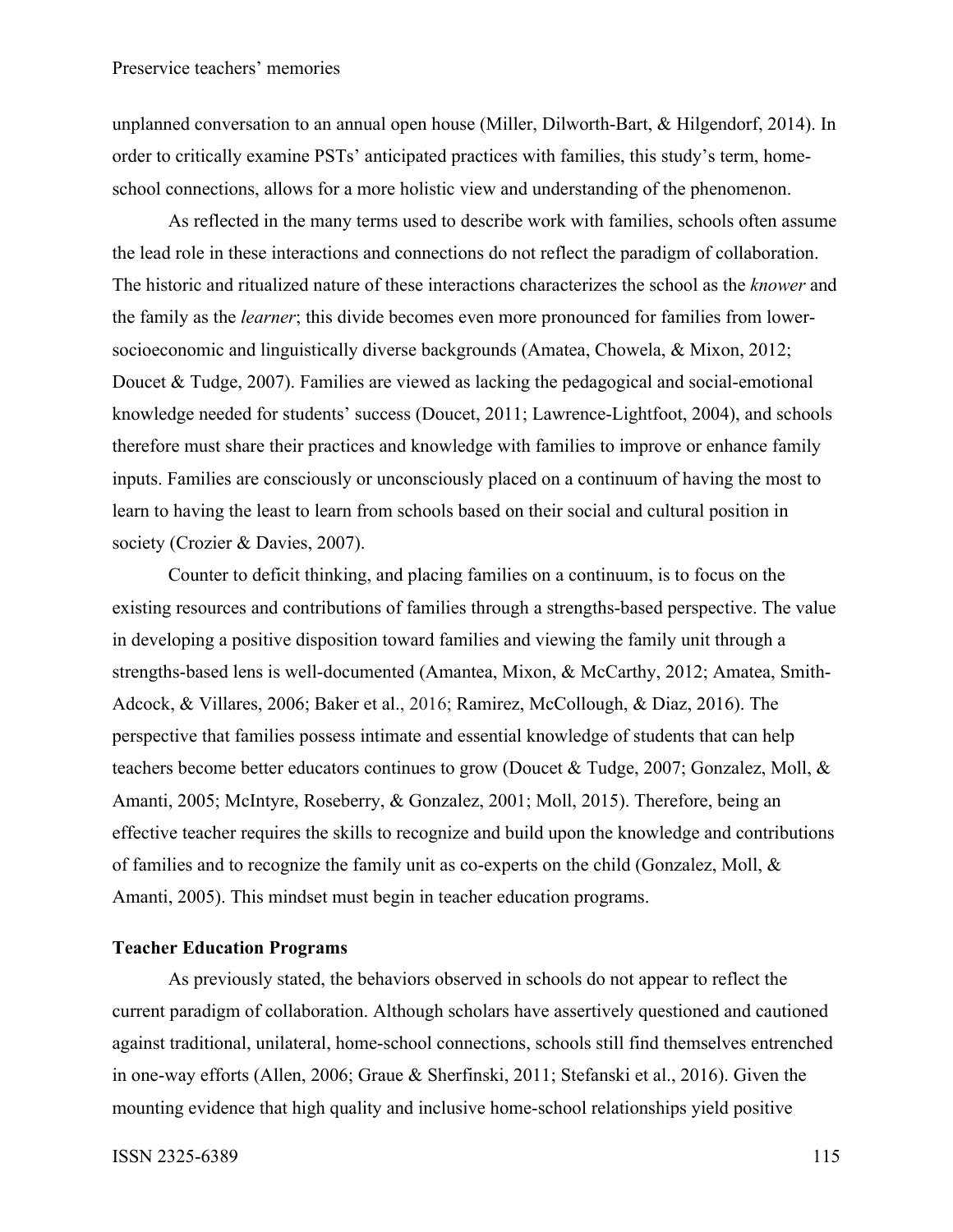outcomes for students, it becomes paramount that teachers perceive relationships with families as both desirable and essential. This must begin during preservice training when students begin to internalize practices (LaBoskey & Richert, 2002; Winder & Corter, 2016). It may seem that students entering the field of teaching would have an open and accepting disposition for working with families, but many PSTs lack confidence and clear expectations to create effective partnerships with families (Baum & McMurray-Schwarz, 2004). This presents a challenge, but also an opportunity, for teacher educators to help students develop positive dispositions toward working with a diverse range of families (Baum & Swick, 2008; Ramirez et al., 2016). The extent to which a teacher understands families and their professional role in building relationships contributes to a prepared and competent educator (Amatea, 2013; Vorbeck & Miller Marsh, 2008).

Research defends the role of coursework in helping PSTs develop the skills and knowledge necessary to effectively connect with families (Abrego, Rubin, & Sutterby, 2006; Amatea, Cholewa, & Mixon, 2012; Blasi, 2002; Early & Winton, 2001; Hampshire, Havercroft, Luy, & Call, 2015). Courses that focus exclusively on partnering with families can reduce negative assumptions about families (Amatea et al., 2012), and immersive experiences with families can increase PSTs' self-efficacy and motivation to work with families (Kim & Taylor, 2016). However, most teacher education programs offer limited curricular content related to families and even less real-world experiences (Mutton, Burn, & Thompson, 2018). For programs that claim to include content on families, it is often a few sessions within diversity or foundational courses (Amatea et al., 2012; Turner-Vorbeck, 2005), and most teachers enter classrooms feeling underprepared to connect with families (Evans, 2013; Winder & Corter, 2016).

## **Memories of School**

To adequately prepare teachers for the field requires a conscious and critical examination of their personal histories—their memories of school. Memories of school are powerful (DePalma, Membiela, & Pazos, 2011; Fragnoli, 2005; Lawrence-Lightfoot, 2004). Even the seemingly distant memory of starting kindergarten is often recalled as a notable memory in the educational trajectory of one's life course (Turunen, Dockett, & Perry, 2015). Memories of school can be classified as positive, negative or neutral as individuals continue to revisit and make sense of these storied events (Miller & Dilworth-Bart, 2014). As students are in the process

## ISSN 2325-6389 116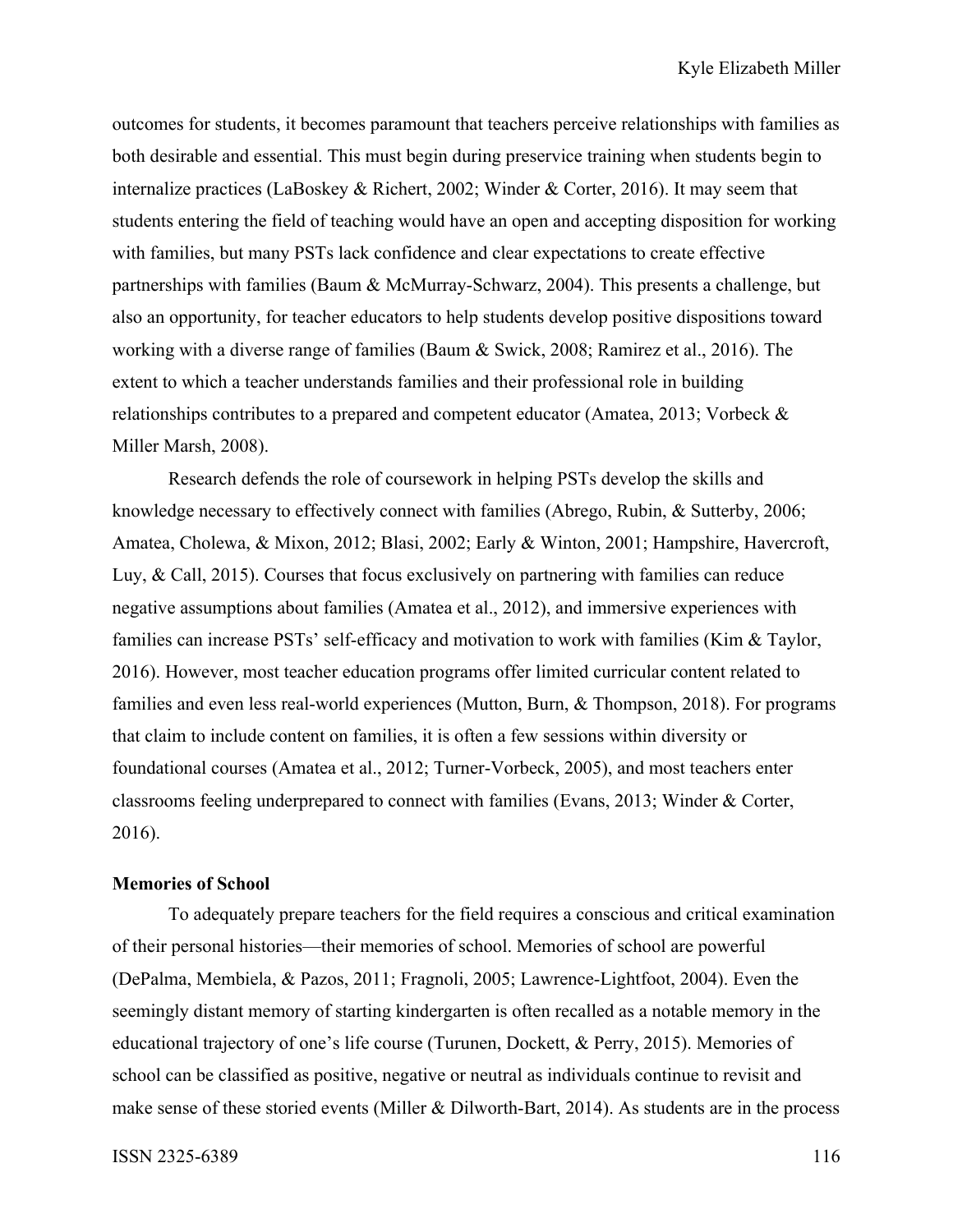of making memories of school, families and teachers carry their memories with them. At times they seek out these memories and at times they are unintentionally reactivated. Lawrence-Lightfoot (2004) refers to these memories as "ghosts" that continue to follow us as throughout the years, and even haunt us at times when one's present circumstances remind us of the past.

Research has identified a link between teachers' memories of school and current or future practices. Memories guide classroom management strategies (DePalma et al., 2011), teaching methods they view as effective (Fragnoli, 2005; MacPhee & Sanden, 2016; Scott, 2005), teacher dispositions they actively resist (Miller, 2017; Miller & Shifflet, 2016), visions of the 'iconic teacher' they hope to become (Cook, 2009), and perceptions of themselves as teachers (Flores & Day, 2006). While memories can inspire and motivate teachers, they also serve as a filter through which all new information is sifted. In fact, memories can hinder teachers' openness to new ideas or practices if they overly trust what was most memorable from their schooling (Feiman-Nemser, 1983; Hudson, Usak, Fancovicova, & Prokop, 2010). Without prompting, teachers do not always realize that their experiences are context-specific and may not effectively translate to other students or the changing landscape of classrooms (Kaya, 2018).

Much of the research to support the connection between the past and the present for future teachers stems from courses involving preservice teachers (e.g., Fragnoli, 2005; MacPhee & Sanden, 2016; Miller & Shifflet, 2016). Based on instructors' conceptual understanding of the impact of memories, some instructors engage in memory work to help preservice teachers recognize the power of their memories on their future decisions as classroom teachers. For example, MacPhee and Sanden (2016) required students to create a literacy timeline of their experiences in school and reflect on how those memories motivated them to engage in or avoid certain literacy practices. Similarly, Fragnoli (2005) asked preservice teachers to examine their pre-existing conceptions of social studies education through ongoing journal entries that explored memories of school. However, it remains unclear how often memory work focuses on families, especially given the limited attention family content receives in teacher education.

Few studies have focused on the intersection of preservice teachers' memories of school and anticipated work with families. Two studies involving preservice teachers found that memories of highly involved parents were linked to viewing families as knowledgeable (Winder & Corter, 2016) and having positive attitudes towards families (Denessen, Baker, Kloppenburg, & Kerkhof, 2009). Graue and Brown's (2003) and Graue's (2005) studies of preservice teachers'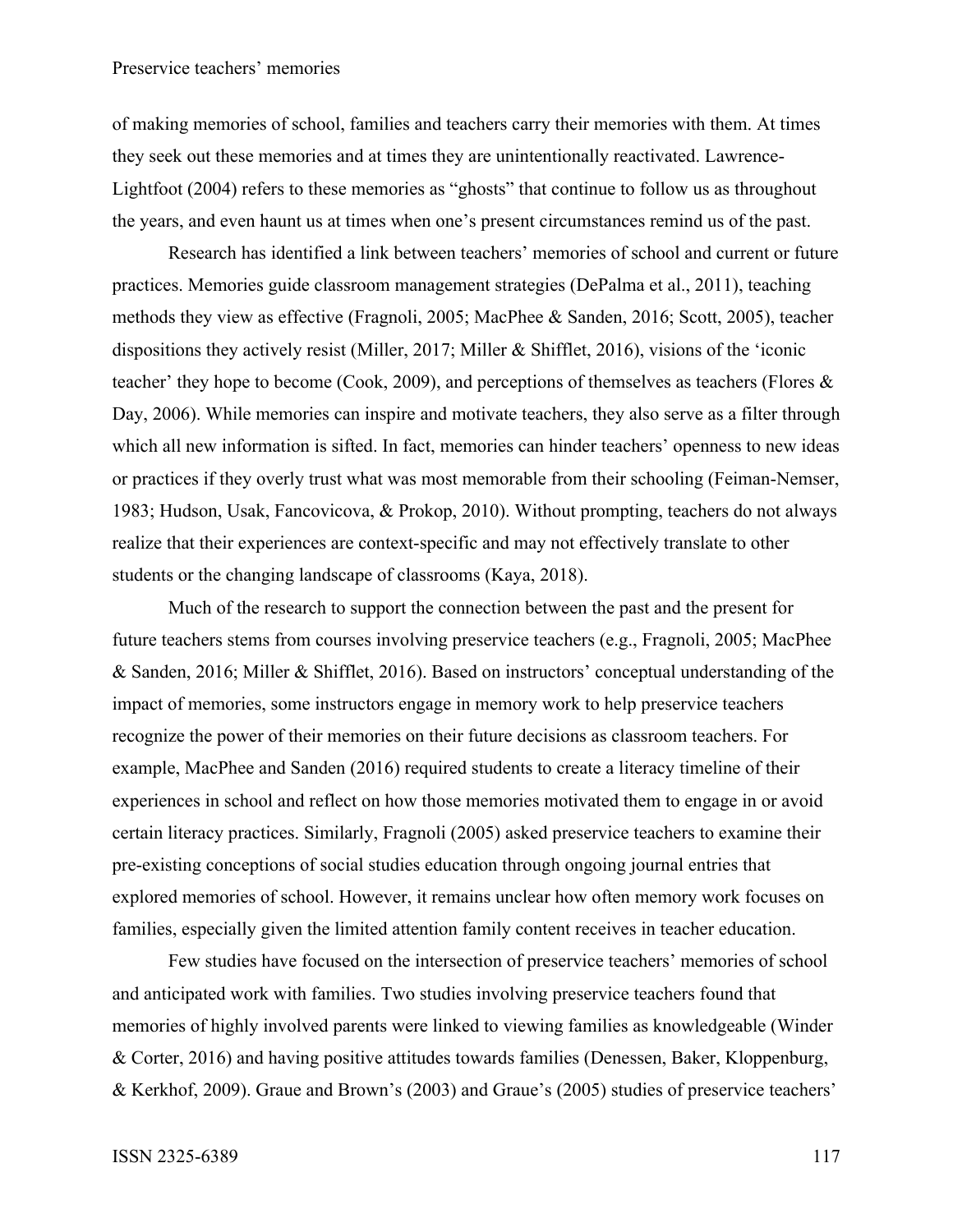visions of home-school relations revealed that preservice teachers' biographical experiences limited their anticipated practices with families and created images of 'problem parents' (overinvolved and absent). Elements of their family's experiences, positive and negative, underpinned their imagined futures of relationships with families, with an emphasis on non-collaborative activities. This limited body of research suggests that our memories lead to mental models of how the social world should operate. In turn, these mental models guide our actions with and beliefs about families, and "we seldom question their accuracy" (Amatea, 2013, p. 20).

# **Theoretical Perspective**

The first theoretical premise of this study is that of a family's cultural capital. Cultural capital proposes that when the cultural norms of a family match those of a school, that family, and subsequently the child, are given an educational advantage (Bourdieu, 1984; 1986). Scholars suggest that traditional practices involving families are part of an entrenched system that caters to a mainstream model of home-school connections founded on White, middle-class practices (Crozier & Davies, 2007; de Carvalho, 2001; Patte, 2011). Schools are cultural spaces, as educators bring personal ideas and beliefs founded on their lived experiences and backgrounds (Delgado Gaitan, 2012). Children from higher-socioeconomic [SES] backgrounds commonly acquire the culture of schools within their families, which gives them the skills and knowledge that are desired by schools (Gracia, 2015).

Cultural practices and behaviors are not fixed and move in time with historical and societal changes. However, middle and upper-class families are often in a more privileged position to adapt home-based activities and behaviors in response to new expectations or demands of schools (Lareau, 2003; Roksa & Potter, 2011). Families may be involved in a myriad of nontraditional ways outside of the school walls, but those interactions may not be counted as 'involvement' or viewed as beneficial to children's development through practitioners' perspectives (Hughes & MacNaughton, 2000). School conceptions of what it means to be an engaged and invested family typically become a laundry list of what counts as good and acceptable based on teachers' personal biographies, and schools hold the power in applying that list to families (Calabrese Barton, Drake, Perez, St Loius, & George, 2004).

Families' participation in children's education has been constructed in a way that privileges the norms and expectation of White, middle-class populations from a traditional family structure (Doucet & Tudge, 2007). This may explain why middle-class families are more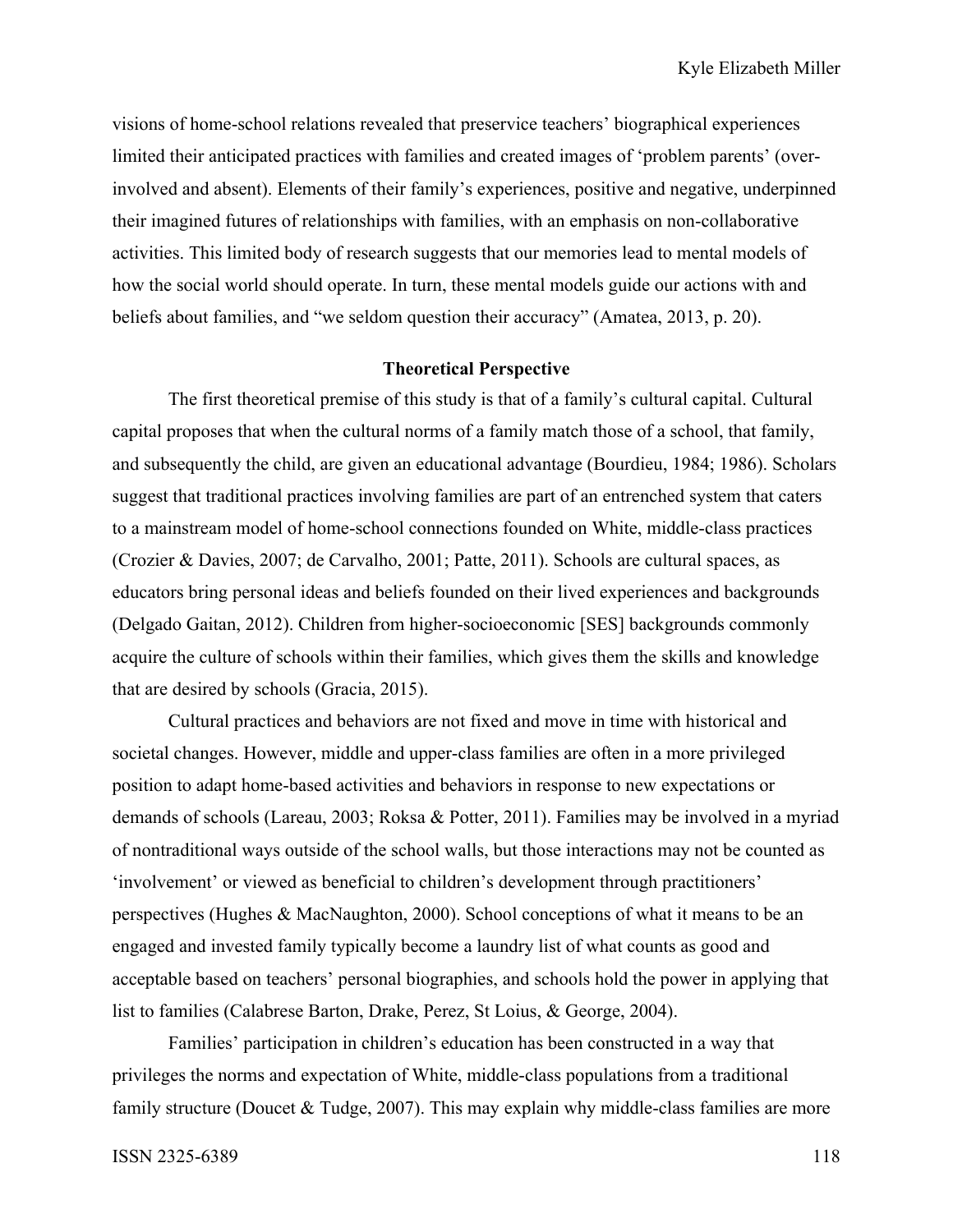## Preservice teachers' memories

likely to actively engage with children's schooling (Levine-Rasky, 2009), and may also reflect the memories of many preservice teachers who match that demographic. Constraining the definition of what it means to be an involved or engaged parent often has the unintended consequence of failing to consider the needs, perspectives, and offerings of many ethnically or structurally diverse families (Crozier & Davies, 2007). This leads us to why it is important to consider home-school connections through a cultural capital lens and to think about how the structure of schools and perceptions of preservice teachers may create inequities in home-school connections.

The second theoretical premise of this study is Lortie's (1975) Apprenticeship of Observation. Preservice teachers have logged approximately 15,000 hours of classroom observations during their K-12 schooling. Those hours of observation lead to the dangerous assumption that they know how classrooms function and the role of the teacher (Kaya, 2018; Mahijos & Maxson, 1995). Lortie suggests that preservice teachers may unconsciously internalize their K-12 observations as effective teaching without questioning the intent or contextualized nature of what they observed. There is a growing awareness in teacher education that those memories must be directly examined in order to disrupt ineffective cycles of teaching (Browning, 2018; Darling-Hammond, 2006). Without unpacking those memories or recognizing how those memories inform their predispositions toward teaching, PSTs are likely to imitate those behaviors, including interactions with families. For example, Graue's (2005) research with elementary education preservice teachers demonstrated that observed practices in one's biography shape dispositions toward families and expectations of their roles in school. Apprenticeship of Observation can help explain how family-oriented practices become institutionalized in school, and why teachers continue to adopt practices that might not work for the changing demographic and needs of families.

#### **Methods**

A qualitative research design was adopted to answer the guiding question: How do elementary education preservice teachers envision connecting with students' families as classroom teachers? The interpretivist design was founded on the premise that research is never purely objective and that multiple realities can exist (Cohen, Manion & Morrison, 2007). Therefore, to explore this topic, it required that information be gathered inductively from preservice teachers to understand the direct experience of individuals and their unique situations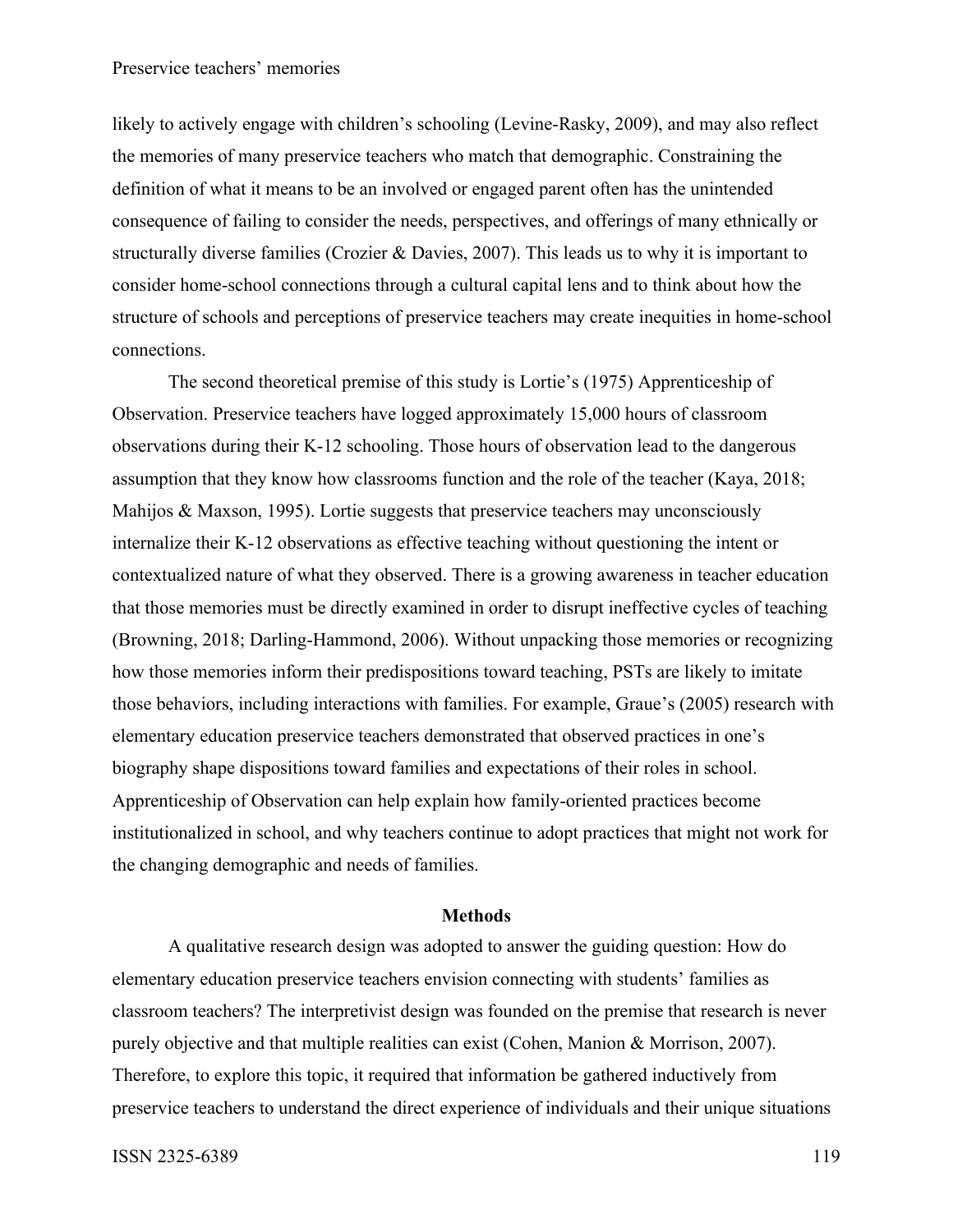(Mackenzie & Knipe, 2006; Thanh & Thanh, 2015). Additionally, based on the theoretical framework of cultural capital, a critical lens accompanied the analysis and interpretation of data. Components of Grounded Theory methodology were selected to align with the interpretivist paradigm and allowed for a critical interpretation of latent content (Corbin & Strauss, 2015).

#### **Participants**

All elementary education majors at a large teacher preparation program in the Midwest were invited to participate in the study. A total of 25 preservice teachers volunteered to participate, and the sample was purposefully stratified to include participants from freshman to seniors as a way to examine the potential influence of coursework or field experiences on responses. The student sample mirrored typical demographic trends for teacher education programs, with the majority of participants identifying as White, female, and middle class from suburban settings (Amatea et al., 2012). The majority of participants identified as female (88%) and White (76%); while 12% identified as male, 4% African American, 12% Latino/a, and 8% multi-racial. Thirty-six percent of the participants held freshman or sophomore status and had only completed general education courses, 36% were juniors enrolled in their elementary education required courses, and 28% were enrolled in student teaching. The majority of students attended K-12 public schools (84%), and 16% attended private schools as students.

### **Data Collection**

Data included a pre-interview questionnaire and a semi-structured interview with the principal investigator. The questionnaire and interview asked participants to describe their anticipated practices for connecting with families, followed by an exploration of previous life experiences, school memories, and current coursework that contributed to notions of family connections. First, students recorded the strategies and/or approaches they plan to take with families as classroom teachers on the questionnaire. Second, participants recorded all of the strategies they recalled schools and teachers using to connect with their families. The questionnaire also asked participants to write about a school memory of home-school connections, based on the theoretical position that memories of observed practices create the filter through which new ideas are measured and adopted (Lortie, 1975). The semi-structured interview covered the same topics but allowed students to share their ideas verbally and extend responses from the questionnaire with researcher-generated probes. Interviews were audio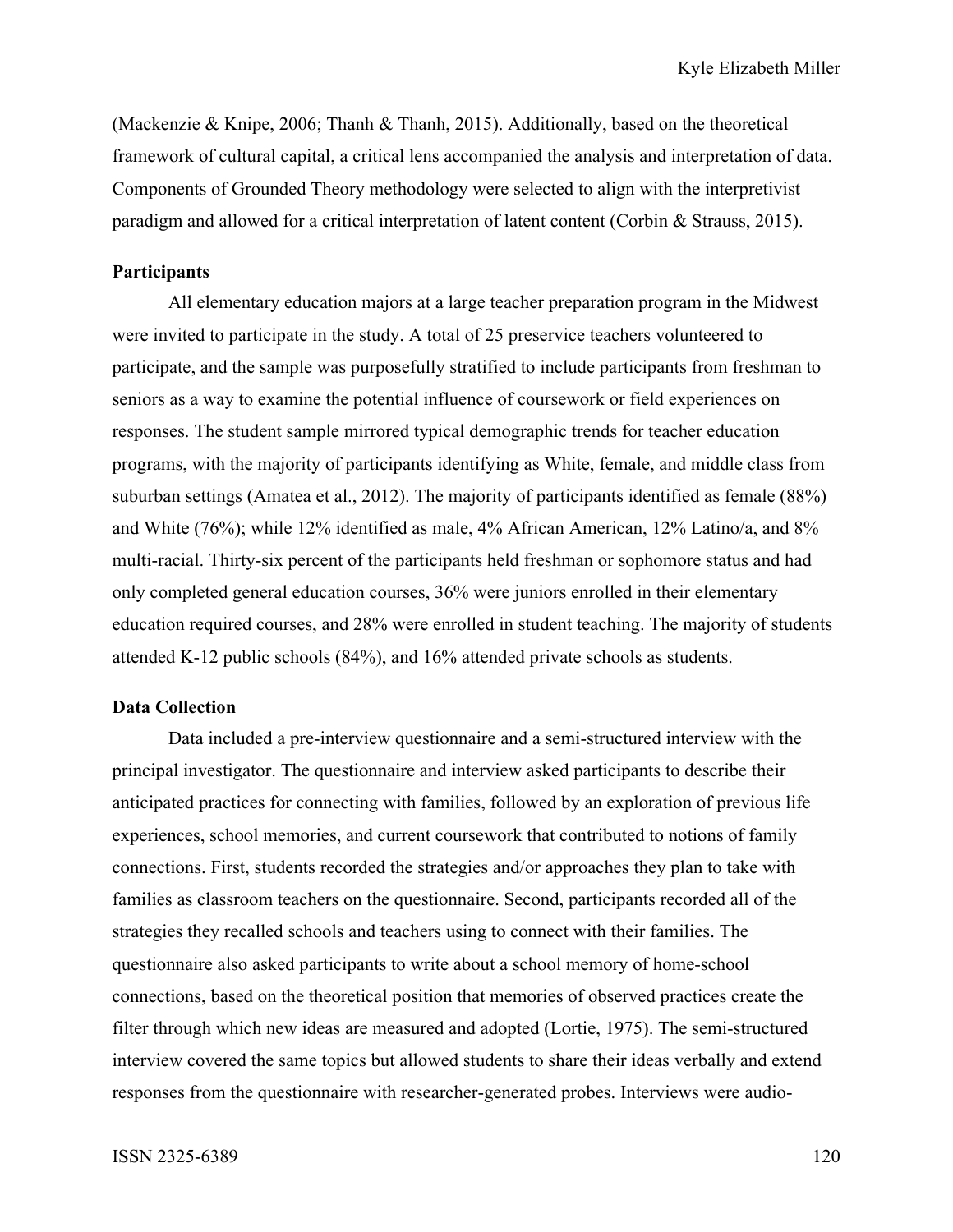recorded and transcribed verbatim for analysis. There is much value in asking students to "look back" and to "look forward" through written and oral data collection strategies (Conway, 2001), and the triangulation of these strategies increased the trustworthiness of the study (Robson, 2002).

#### **Data Analysis**

Data analysis began after the first interview and continued throughout the data collection process. First, content analysis was used to categorize participants' written responses on the preinterview questionnaire of remembered practices and anticipated practices with families. The content analysis allowed for a systematic coding of listed home-school connection strategies with a goal to report on the frequency of the data (Vaismoradi, Turunen, & Bondas, 2013). Each strategy was tallied and then clustered into more inclusive descriptive titles. For example, 'family carnival,' 'family fun nights,' and 'end of the year family celebration' were grouped into *Family Night*. Second, interview transcripts were thematically analyzed through an open-axialselective coding process using techniques from grounded theory (Corbin & Strauss, 2015). Transcripts were reviewed line by line and codes were assigned to each new idea identified through a chunking procedure of content that fit together (Bazeley & Jackson, 2013).

Open codes were then compared across transcripts to develop a working codebook where codes were labeled and defined with examples (Boyatzis, 1998). The codebook served as a working document to recode the transcripts more systematically and reconfigure codes hierarchically through axial coding. Two researchers coded the transcripts independently and then compared codes until reaching consensus. Based on the ongoing process of coding and interrogation of data, the most frequent and meaningful themes were identified and compared across participants through a constant comparative method (Corbin & Strauss, 2015). These manifest themes resulted from the analysis of surface level data and reflected what participants explicitly stated in interviews (Boyatzis, 1998; Vaismoradi et al., 2013). Peer debriefings with an undergraduate student completing an independent research project helped to identify the selective coding of the data and determine the more latent storyline of study. The latent coding focused on the deeper, underlying messages in the data, which emerged through research memos and collaborative meetings (Boyatzis, 1998; Corbin & Strauss, 2015). NVivo12 was used to assist the data management and analysis.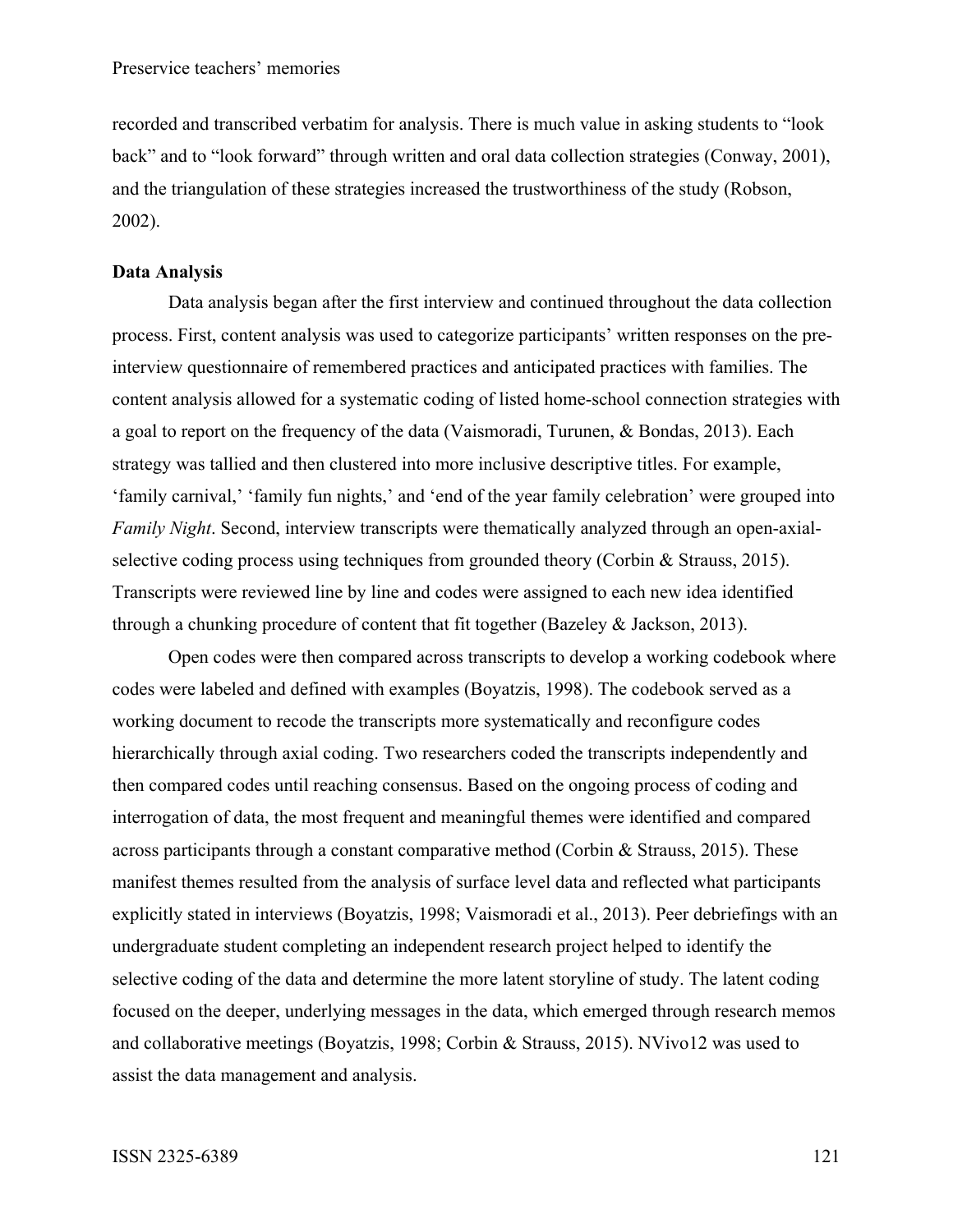# **Findings**

The content analysis of the questionnaire led to a numeric representation of participants' memories and future plans in the classroom. Table 1 provides those findings to partially answer the study's primary question of how PSTs envision future home-school connections and the second subquestion related to the role of school memories. The table shows that teacher-initiated newsletters, notes, and emails were the most commonly recalled strategies and were also the most frequently named strategies reported in participants' plans for the future.

|                   | Looking     | Looking       | Looking   |
|-------------------|-------------|---------------|-----------|
|                   | <b>Back</b> | <b>Back</b>   | Forward   |
|                   |             | Most          |           |
|                   | Memory of   | commonly used | Plan for  |
| Strategy          | practice    | by teachers   | classroom |
| Conferences       | 25 (100%)   | 5(20%)        | 6(24%)    |
| Newsletters       | 22 (88%)    | 14(56%)       | 19(76%)   |
| Notes/emails      | 22 (88%)    | 17(68%)       | 16(64%)   |
| Phone calls/texts | 13(52%)     | 3(12%)        | 12(48%)   |
| Blog/website/app  | 3(12%)      | 1(4%)         | 8(32%)    |
| Family night      | 17(68%)     | 1(4%)         | 2(8%)     |
| Parent helper     | 18 (72%)    | 2(8%)         | 8(32%)    |
| Assignment        |             |               |           |
| notebook          | 3(12%)      | $0(0\%)$      | $0(0\%)$  |
| Behavior log      | 1(4%)       | $0(0\%)$      | 3(12%)    |

*Table 1*: Participant Memories and Plans

The thematic analysis of interview data identified four major manifest themes to more comprehensively answer the study's primary question and subquestions: (1) Involved parents are at the school; (2) Same practice, electronic format; (3) Field based experiences reinforced anticipated practices; and (4) Informal versus institutionalized practices. The latent, selective theme was 'the illusion of progress.' Participants viewed their ideas as fresh and innovative, even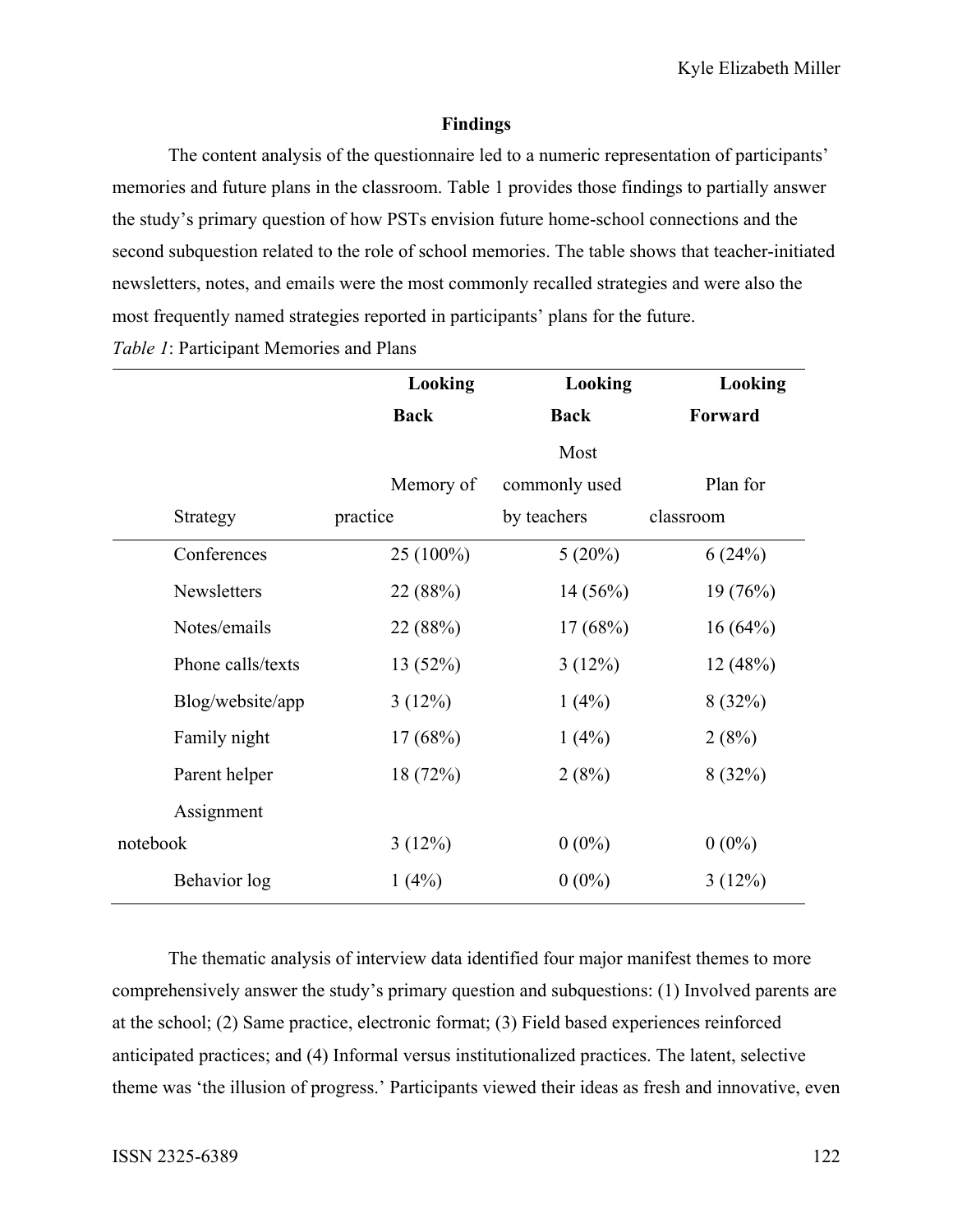though they were recycling practices from their past. Findings support that participants' memories of teachers' interactions with families strongly guided their future plans as classroom teachers. The first theme captured the responses of memories that emphasized parents being in classrooms and at school events as 'involvement.' The second theme reflected participants' desires to use many of the practices they observed as students, but to modernize the practice with technology. The third theme emerged from responses that referenced clinical experiences and internships as spaces that reinforced their plans to use traditional family involvement strategies. The fourth theme raised questions over what counted as recognized efforts to work with families. The manifest themes are listed below with quotations as evidence.

## **Involved Parents are at the School**

Students repeatedly described involvement through the lens of physically showing up at school and events, as well as meeting with teachers. Interestingly, the recruitment materials, preinterview questionnaire, and interview script used the terms "connections" and "working with families" and purposefully did not incorporate the word involvement. However, participants repeatedly employed the term "involvement" when describing their memories and anticipated practices. The majority of participants labeled their parents as "involved" because they regularly communicated with teachers, served as classroom moms or chaperoned field trips. Only three participants categorized their parents as uninvolved, and it was qualified by explaining that they had work conflicts and could not attend school events. One participant shared:

My mom was a class mom and helped out in the classroom. I would like to do something like that in my classroom. Where I grew up, if your mom wasn't a class mom, it was like, "well, what in the hell is she doing then?" I know it's important, and I will just explain to parents that it's important to be involved. Most parents like to do that stuff.

As demonstrated by this participant, there is an underlying assumption that showing up at the school meant that the parents were invested in their child's education. Similarly, a participant recalled the regular classroom visits from her father, "He would be like a chaperone and come visit and bring snacks. All my classmates loved him and called him Papi." She later added, "This is how I want to be in my classroom; I want to create a space where parents feel welcome and can just show up. Many of my peers are intimidated by parents, but I want them around." Like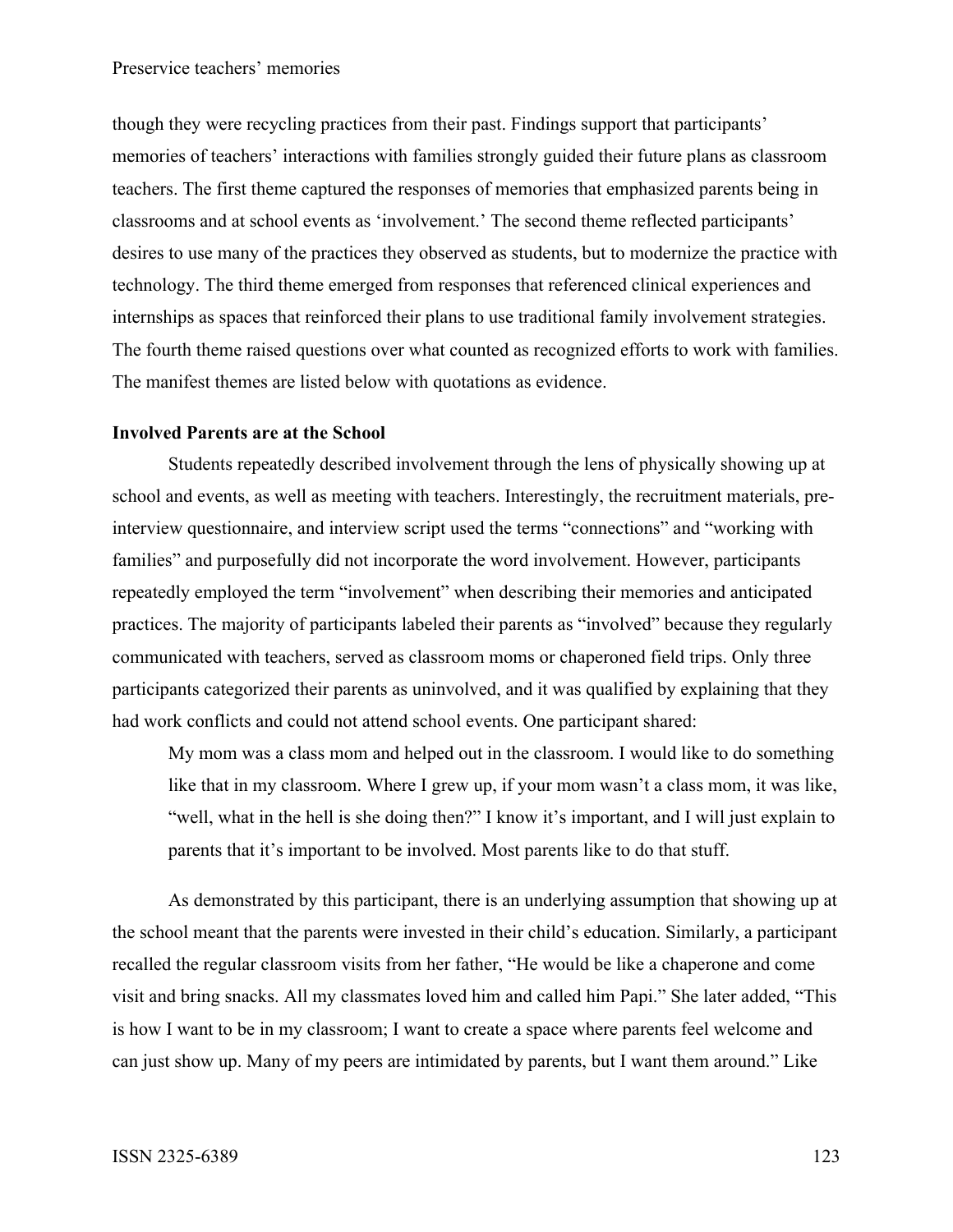these examples, almost all participants desired to create events and opportunities for parents to attend school functions or volunteer in the classroom.

Another participant recalled:

There were a lot of field trips and fun little parties. We had, like, Halloween parties, Valentine's day, St. Patrick's Day.… Even the things that weren't really holidays, they would make it a holiday so that you could have a party.

She later reflected, "I want to do something similar. Who doesn't like a good party? I want parents to feel welcome in my room, and I know my mom really liked being a helper and being in my classroom. I think that is important." This notion of a welcoming classroom and having an open-door policy with families was consistent across interviews. Participants expressed an excitement to meet and work with families, and the classroom should serve as that space to build those relationships.

Two participants did not contribute to this theme and sentiment that involvement should occur at the school. One participant expressed annoyance as she recalled the days of mothers helping with fundraisers and classroom parties. "Look, my parents were not your typical PTA parents. They worked a lot. They cared, but they worked a lot. I'm not sure everyone gets that." The other participant explained that a household with four children required a strict routine to get everything accomplished, and her family did not have the luxury of time to attend family events. These participants did not label their parents as uninvolved, rather rejected the ritualized practices of school-based involvement. These participants assumed they would offer these types of classroom-based opportunities for parents who were interested but would never judge parents who could not volunteer during the day or at afterschool events.

# **Same Practice, Electronic Format**

Students spoke about their desire to continue many practices their teachers utilized with parents; however, they planned to modernize the practices by making them web-based or electronic. Newsletters were the top strategy that students recalled and planned to replicate in their classroom, followed by sending home individual notes. Newsletters were also named as the only concrete strategy learned from their coursework, as one course assignment asked students to write a newsletter for parents. Participants noted that society has changed and although they believed the strategy was effective, they wanted to make it more relevant with the use of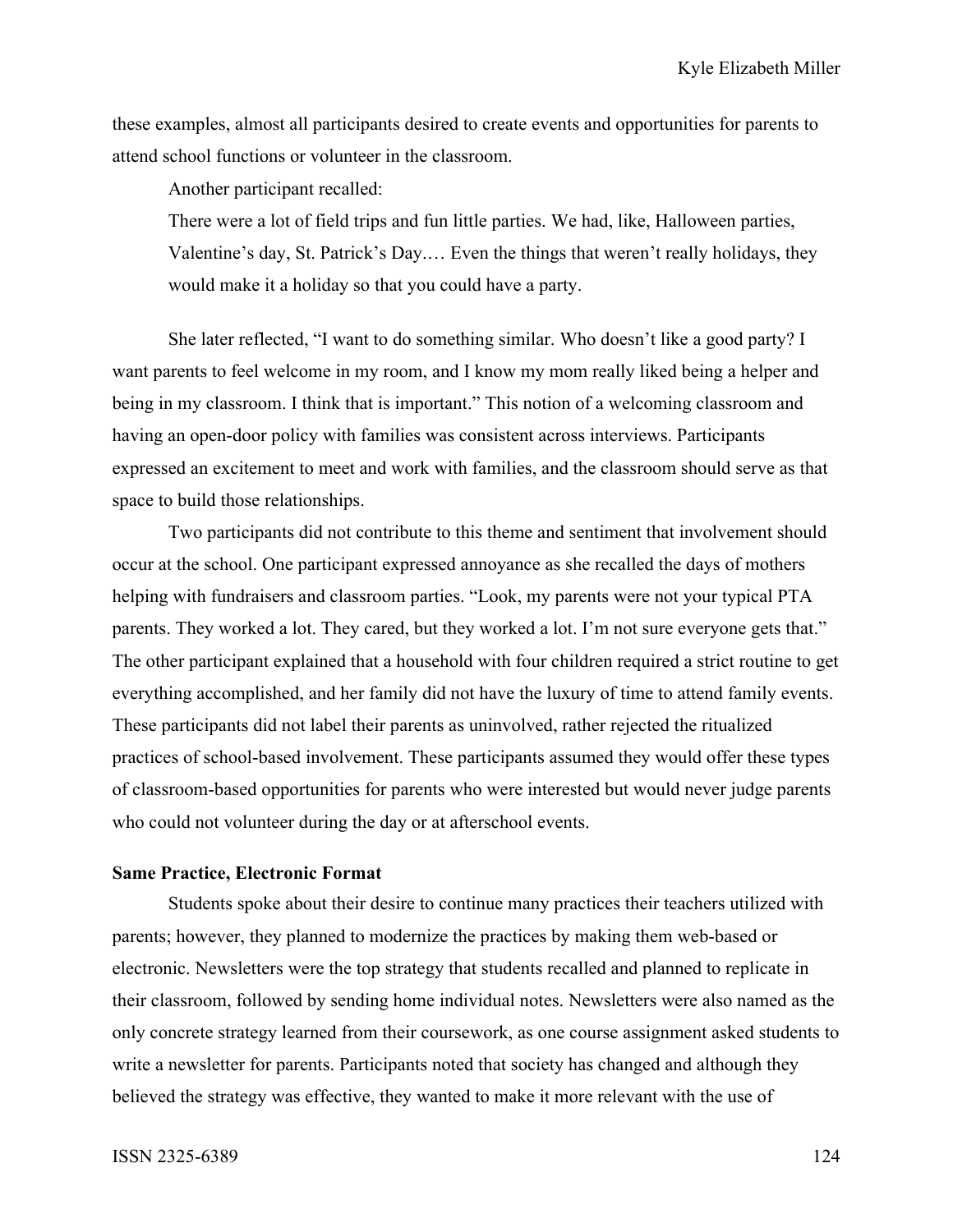## Preservice teachers' memories

technology. Latently embedded in this theme was the *illusion of progress*. Participants envisioned creating blogs or webpages to share the information often contained in newsletters and to send home emails rather than handwritten notes. Participants viewed the use of technology as new and innovative. A PST explained:

I really like the idea of using newsletters. We used to get those on, like, a weekly basis. It is a way to let families know what you are doing or even what they could do at home. I think my parents really liked getting those. I would probably do this but like with a blog or email it to parents.

While participants perceived newsletters as the best mode to communicate curricular and academic information, many anticipated that communication with parents would be related to student behavior. Participants recalled teachers calling home to communicate those concerns. However, they had discovered new digitally-based ways through clinical experiences and younger siblings to accomplish the same task, such as the app called Class Dojo, which allowed them to share classroom news and behavior updates immediately with parents through a phone or ipad.

One participant recognized that digital forms of communication might place some students at a disadvantage. She recalled a memory with her father that referenced the digital divide.

When I was in elementary school, I remember I had to type something once and we had a computer. I was able to type it, but my dad couldn't get over the fact that if you didn't have a computer, what would you do? And me and my mom were like, ok, there's the library. I just kept trying to think of a way, but it seemed unfair. Well, what if you didn't [have a computer]? You couldn't do this; you couldn't do that. I would love to do an online newsletter through email, but I would also like a paper copy to go home.

Her father's prompt helped her recognize an inequity in the assigned homework, and that memory is now the filter through which she thinks about communication with families. This was the only participant who noted the digital divide and access to technology; other participants viewed technology as the most practical and family-desired mode of communication.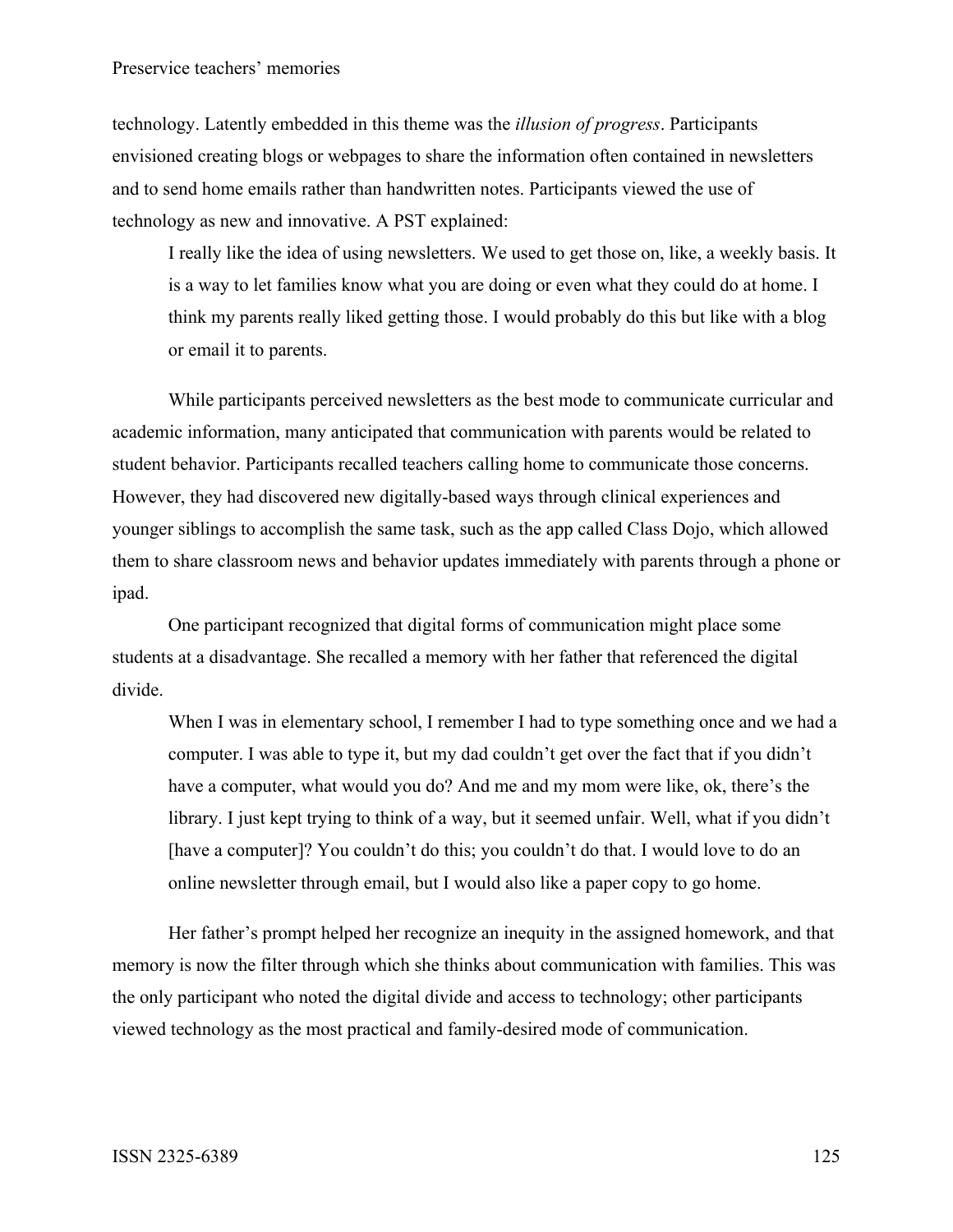## **Field-Based Experiences Reinforced Anticipated Practices**

Relationships with cooperating teachers through internships, clinical experience, and student teaching helped participants to further commit to their anticipated practices of family relationships by seeing the strategy in a classroom. Even for freshman and sophomore students who had not participated in university-supervised clinical experiences, they all reported involvement in high-school based internships with preschools and K-12 schools that exposed them to real world teaching practices. Participants observed many one-way communication strategies that reminded them of their own schooling experience. One participant described a practice she observed in her clinical experience:

She [the teacher] had an agenda book and she would put a sticker on it for parents to show them their child's behavior. So, if the parent saw the green they know they had a good day. And if it was red then she would write a little note as to why. I've seen that used during my clinicals [field-based experiences], and it seems to work.

This theme also overlapped with the previous theme of modernizing traditional practices, as some of their cooperating teachers embraced digital practices. Witnessing a licensed teacher use a practice with students and families reinforced the belief that it was an effective practice. One participant stated:

My cooperating teacher posts everything to a website so that parents can look at it whenever. I think that's what I will do, too. It is like the idea of sending home a newsletter, but just easier to get to and you don't have to trust that your students will take it home.

Similarly, another participant echoed the same sentiment:

I noticed when I was doing my observations that one teacher did this blog type of thing. It was some website to let the parents go on all the time and, like, keep it updated. I think that's a really cool idea especially like with technology now. Everything's online.

Participants viewed technology as a *strategy* that teachers used, rather than a *tool* they used to continue established practices. Again, it reinforced the latent notion that what they observed must represent progress in home-school connections.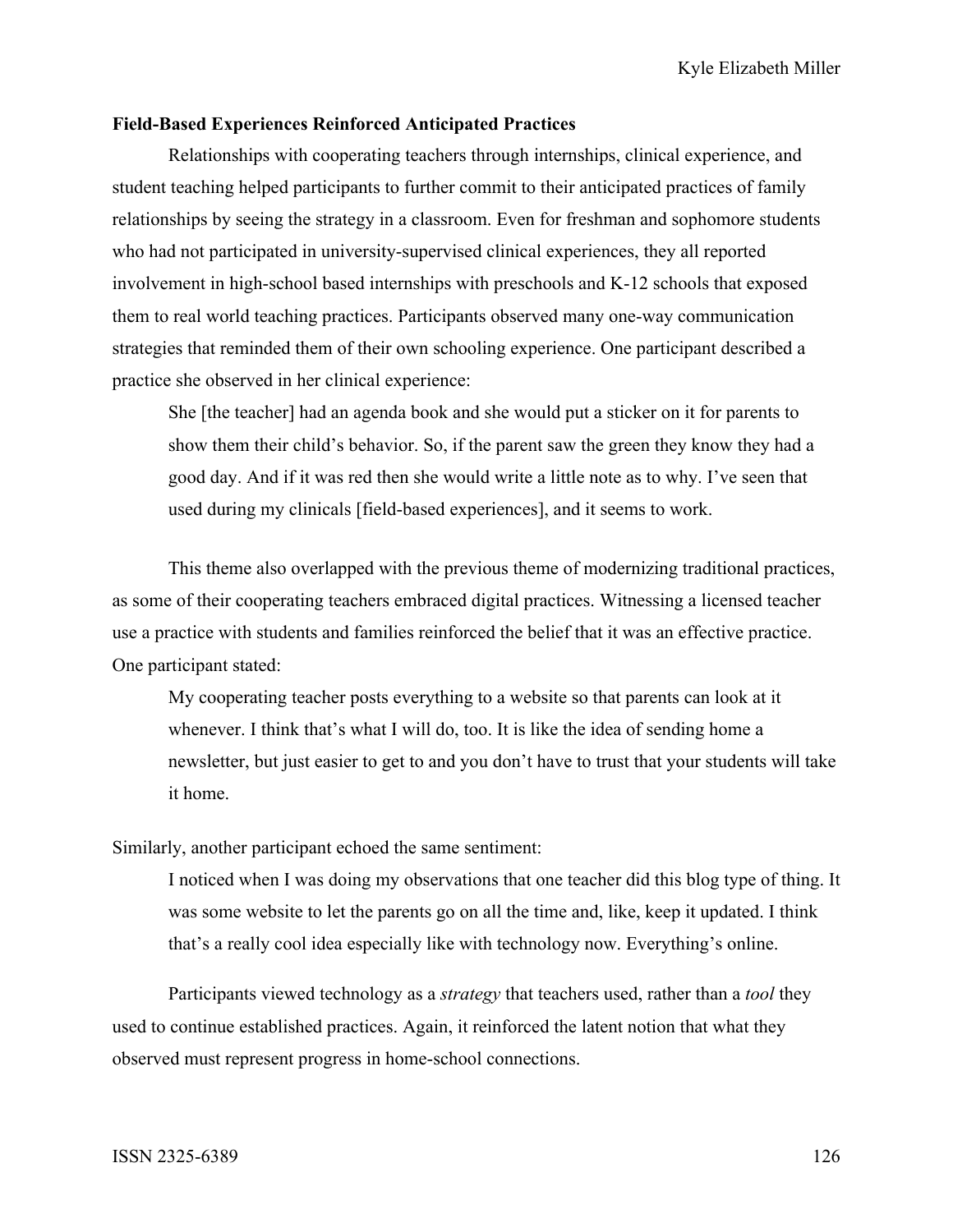# Preservice teachers' memories

One participant did not contribute to this theme and questioned some of the practices she observed in the field. She reflected on her two years of observations and clinical experiences and the movement to digitalize classrooms and work with families. She stated, "I'm not a huge fan of email, and sometimes texts do not get read the right way. Blogs might be fine, but I would rather just have a 30-second conversation. Thirty seconds can go a long way." She later referred to herself as "old fashioned" when it came to working with families because she did not plan on using the new forms of technology displayed by teachers in the field. This participant was the exception to the larger sample.

Based on literature in the field, it was expected that coursework would be named as a contributing factor on anticipated practices. When comparing upper and lower-level students and the reported influence of coursework, there was no notable difference. On the open-ended questionnaire, upper-level students named between two and four courses that integrated content on families. During the interviews, participants did not discuss the impact of their coursework until they were prompted by the interviewer. Participants reported that the perceived message from the family-related content was that they should expect a diverse range of families and need to keep an open mind.

With the exception of the newsletter, which was described earlier, coursework did not contribute to anticipated practices with families. One participant said, "I would say I feel prepared to work with families only because of my work experience with [name of school district] as a tutor. As far as my classes here, they haven't prepared me to work with families." This quotation is indicative of participant responses. Freshman and sophomore participants had not received content related to families but assumed they would before graduation. Instead, they relied on prior work experiences or high school internships to reinforce their selected strategies. Juniors and seniors regretted the lack of skills and knowledge gained through coursework and relied on field-based experiences to reinforce anticipated practices with families.

#### **Informal Versus Institutionalized Practices**

As interviews progressed from more formal practices, such as conferences and newsletters, participants shared memories of parents engaging in informal conversations with their K-12 teachers. They described these as the most meaningful in that they were personalized and related to their individual success in the classroom. However, participants who described this personal communication also questioned if it "counted." As shared in the above theme, one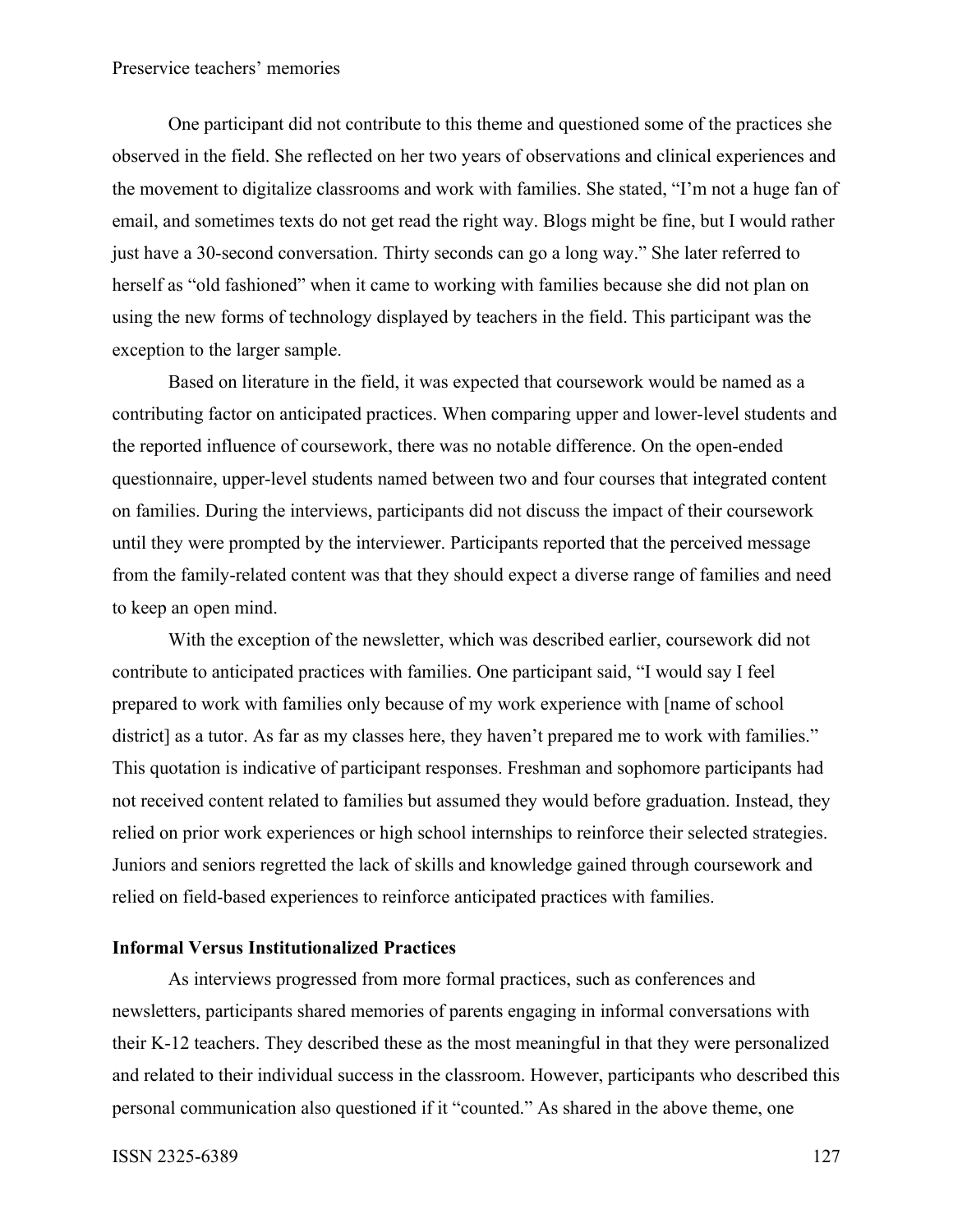participant believed that even a short conversation carries more value than other types of connections but was not sure how she would actually document it as proof that she is involving families in her classroom. Like this participant, many wondered if an informal conversation was a "thing" in working with families, an actual practice. Although participants envisioned these conversations occurring and recognized them as meaningful, they questioned if they could be part of their *plan*, since these anticipated moments are often unpredictable and might not involve all students. A few participants had observed this practice during summer jobs at early childhood centers but had not encountered these conversations at the elementary level. One can assume they might occur outside of the school day and were, therefore, not reinforced as an actual practice or part of a teacher's efforts.

Drawing on the data from the questionnaire, participants described these informal connections of allowing time to talk with their parent in their open-ended memories. For example, one participant wrote a story about her mother building a lifelong friendship with her first grade teacher and how positively it impacted her experience in school. However, when listing the ways their teachers connected with families, conversations or creating dialogues with families were not named. Data appeared to reflect an application of the "laundry list" of what activities count in working with families.

## **Discussion**

## **Examining Memories**

The findings from this study call attention to how family content is covered in teacher education courses. The reflective activities used in this study could be integrated into students' coursework as a form of intervention by acknowledging Lortie's (1975) *apprenticeship of observation* concept. Exploring student memories of school is one avenue of reflection to explore and disentangle the past. The reflective exercise of 'looking back' and 'looking forward' can allow students to critically review their autobiographies in order to disrupt and transform the cycle of reproduction in teaching (Conway, 2001; Gomez et al., 2000). Considering the majority of preservice teachers come from a White and middle-class background, their memories inspire the use of practices that privilege certain families and constrain the definition of what it means to be involved or care about a child's education (Bourdieu, 1986; Crozier & Davies, 2007; Gracia, 2015). For example, a family that does not show up to events might be viewed as disinterested or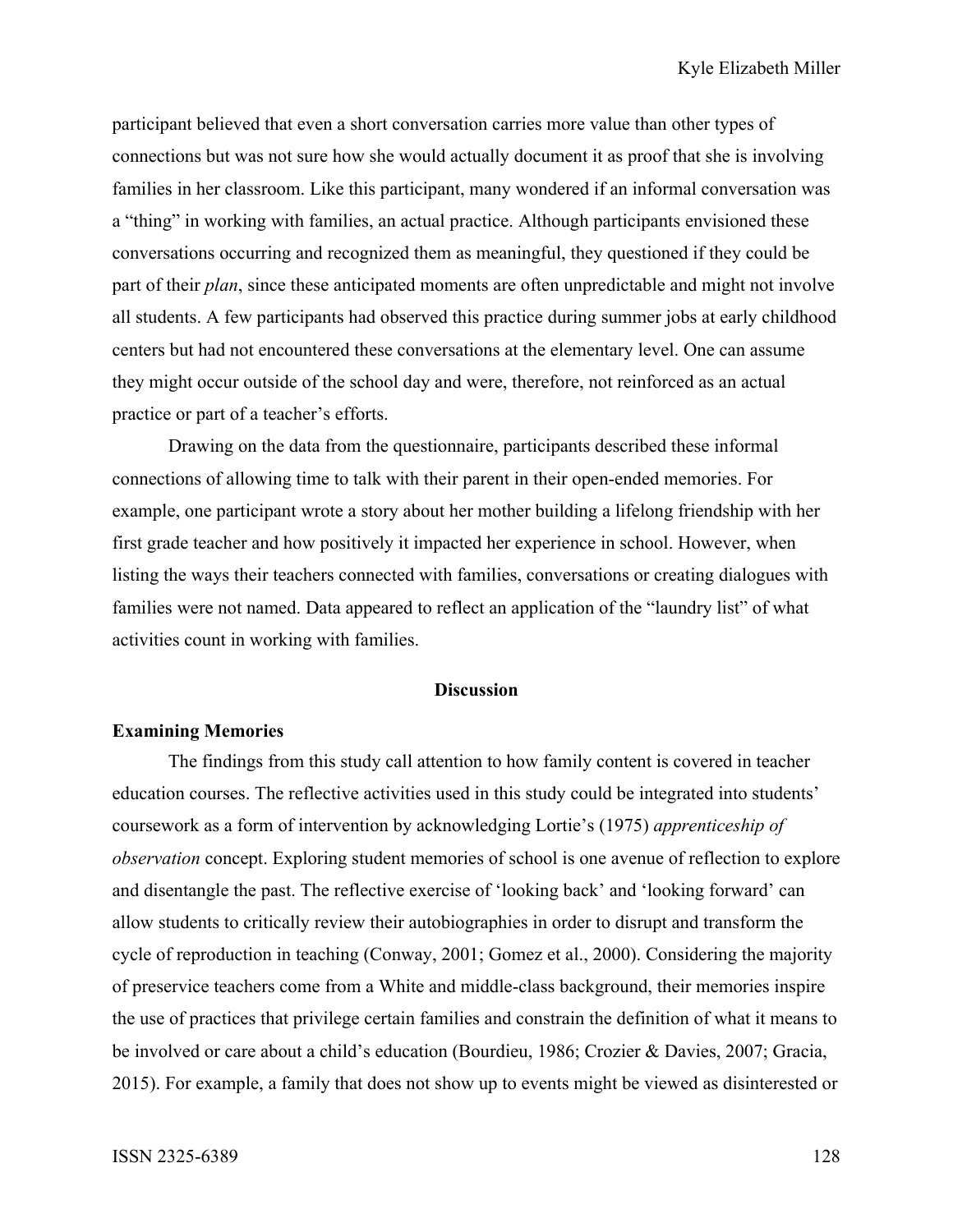uninvolved; when in reality, it might signify that they trust the school and their distance is a sign of respect for teachers and their role in children's learning. However, personal narratives, and the mental models that result from those narratives, might lead to an erroneous assumption about the family.

Exploring preservice teachers' autobiographies should serve as the initial step in creating new methods for getting to know and effectively connect with families (Graue, 2005; Graue & Brown, 2003; Winder & Corter, 2016). The power of memories, when unexamined, can reinforce existing biases, assumptions, and inequitable practices. DePalma et al. (2011) even suggest that analyzing memories holds the potential to reduce teacher burnout, as teachers can begin to analyze and question what they recall from their schooling. By drawing attention to institutionalized practices that have become accepted as the norm, teachers can critique and negotiate these recalled practices in order to make more effective decisions regarding families, in turn, making connections with families less stressful or distant.

Hankins (2003) describes how teachers and parents can collaborate to examine family pasts and subsequently imagine new futures for students. By critically examining and reflecting on stories, individuals begin to see their current behaviors from a new angle and identify the interconnectedness between the past and present. Hankins writes, "When teachers, parents, and students share their stories, empathize, and work together toward a common goal, we can rewrite children's stories, replacing the "expected" endings with ones that inspire others to see children and families as partners" (p. 22). This process can disrupt the mental models of home-school connections that teachers bring to the classroom and helps to challenge the notion that a onesize-fits all approach with families will work in today's classrooms (Crozier & Davies, 2007; Graue, 2005; Stefanski et al., 2016).

# **One-Way Versus Two-Way Communication**

This research illuminates the influence that previous experiences can expend on future teaching practices. Not surprisingly, memories of one-way communication, such as newsletters, transcended into participants' anticipated plans. Over a decade after Graue's (2005) study with preservice teachers, this study identified a similar finding that most imagined interactions were unilateral. The teacher and school were viewed as the experts and must share that expertise with families, and that information should consistently flow from the school to home. This envisioned practice was reinforced by a course assignment and experiences with teachers in the field.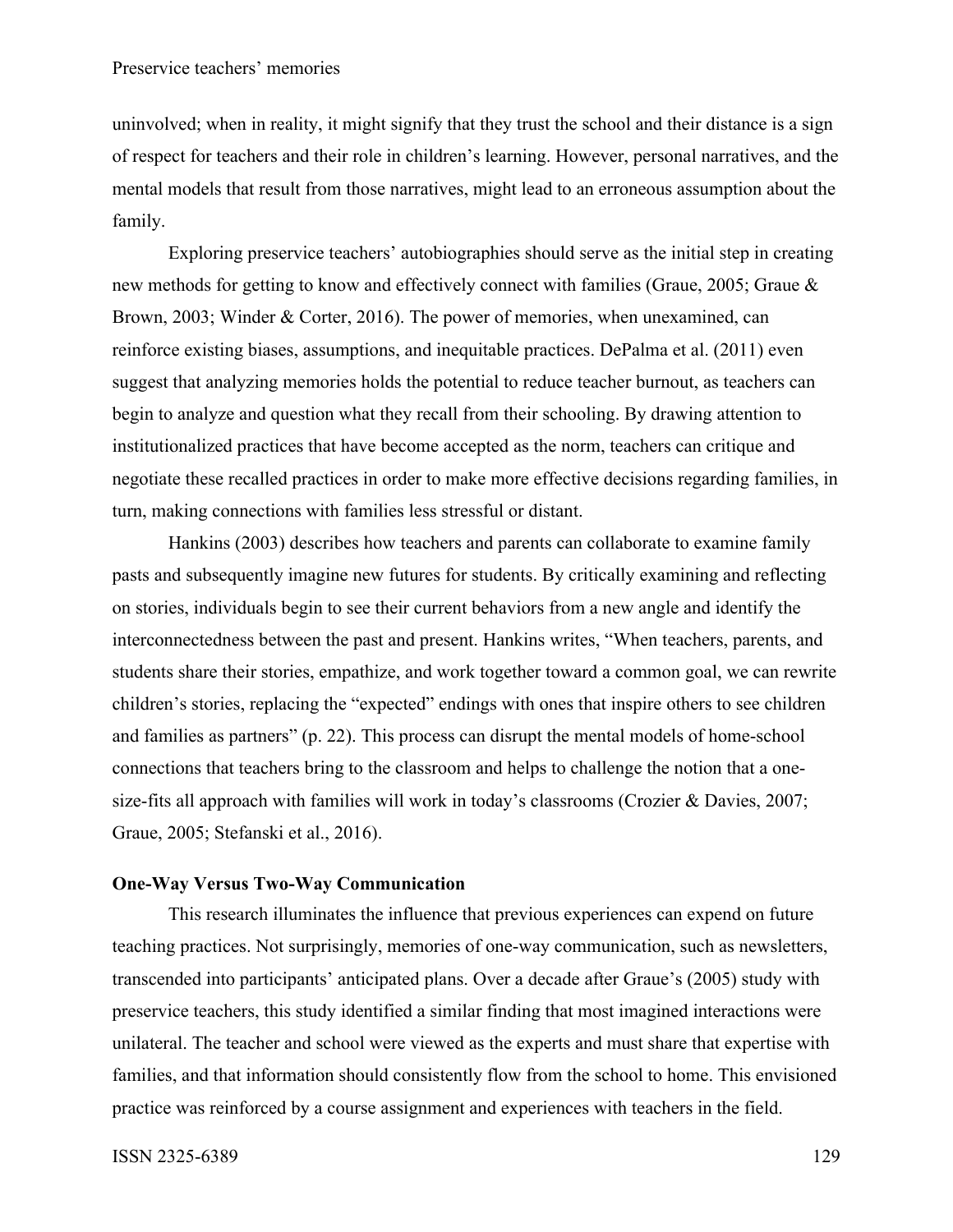Historically, one-way communication has dominated schools' efforts to connect with families, where information flows from the school to the home (Allen, 2007; Moll, 2015). The traditional one-way model is built upon the premise that teachers are the experts and families are the passive party in need of assistance (Baum & Swick, 2008; Ramirez et al., 2016). It is founded on the assumption that the school knows something that the family does not and must be educated (Faber, 2015). The paradigm of *collaboration* was not reflected in participants' responses, instead anticipated connections aimed to remediate families' presumed lack of expertise (Amatea, 2013).

Several participants recalled the importance of informal conversations between teachers and parents but were hesitant to call it a practice and were unsure how to weave it into their anticipated practices. However, time dedicated to authentic conversations is documented as an effective and meaningful strategy as it lends itself to two-way communication (Amatea, Chowela, & Mixon, 2012). Two-way communication allows for a flow of information both from the school to home and from the home to school, which reflects a more equal and balanced partnership. Scholars suggest that two-way communication is more instrumental in creating trust and respect between parents and teachers, because the bidirectional flow of information opens up communication to all parties and allows families to share what they know about their child (Baker et al., 2016; Olson & Hyson, 2005). However, it is less frequently established in school communities because schools continue to recycle the traditional one-way model as teachers are often underprepared to cultivate mutually beneficial relationships with families (Allen, 2007; Evans, 2013; Hughes & MacNaughton, 2000). Seemingly, participants in this study were driven by institutionalized practices that seemed to count as home-school connections rather than preparing for the improvisation of teaching and those authentic, informal moments (Baker et al., 2016; Graue, 2005).

There was also a disconnect between participants' thinking about families and the behaviors they anticipated using with families. They expressed an openness to families and recognized that families are changing; however, prospective strategies to work with families fit a restricted definition of families and a one-size fits all approach. For example, one participant wrote on her questionnaire that she would connect with families in "any way possible." When she was asked to expand on her comment during the interview she struggled to identify any concrete strategies other than newsletters and emails. The vagueness and theoretical nature of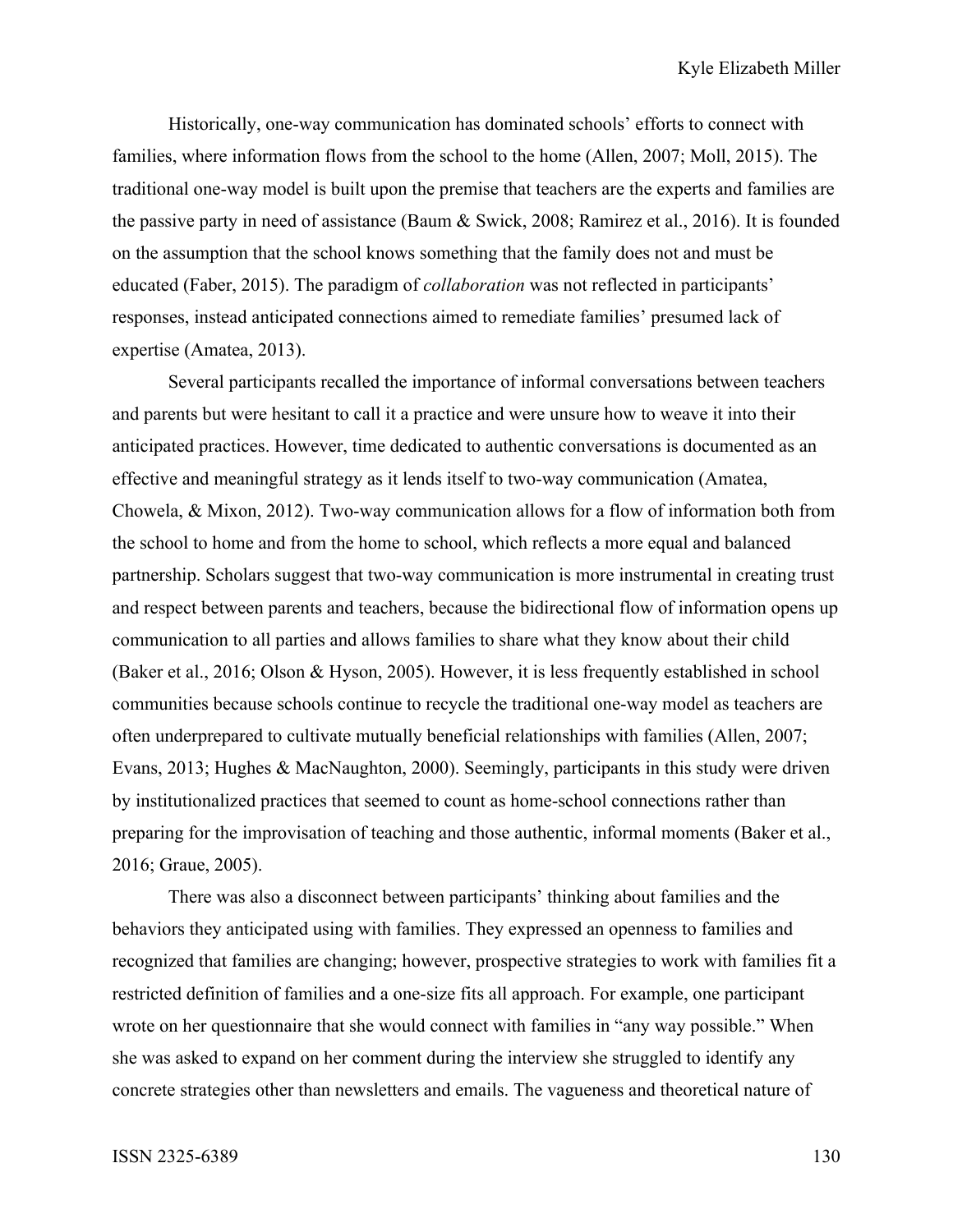participants' coursework, coupled with observations of traditional strategies, seemed to thwart PSTs' originality and creativity in imagining future home-school connections and specifically two-way communication.

# **Implications**

Implications of this study call for more attention to be directed toward clinical placements and authentic curricular experiences. As described in the findings, cooperating teachers play a key role in reinforcing preservice teachers' mental models of home-school connections. Clinical sites serve as a critical space for the development of attitudes toward families and adopting family-related practices. How preservice teachers are socialized for the field is important to consider in relationship with cooperating teachers and other school personnel who may consciously or unconsciously transfer attitudes and assumptions about families. While the knowledge and skills gained in students' courses are decontextualized, clinical experiences are contextualized and make a profound impact on the attitudes of future teachers. In fact, preservice teachers claim that their most influential moments come from field based experiences, where many outdated practices continue to be utilized (Guyton & McIntyre, 1990; Koerner, Rust, & Baumgartner, 2002).

Schools still gravitate toward formalized practices such as newsletters and homework planners and view those activities as their link to families (Allen, 2007; Crozier & Davies, 2007). Those observed practices further assure PSTs that their anticipated strategies are school-endorsed and reflect progress or innovation in home-school connections. Districts could benefit greatly from professional development on two-way and culturally relevant connections with families; and in turn, it would benefit the preparation of PSTs for their future classrooms.

Previous studies suggest family-oriented coursework can disrupt or challenge students' worldviews or belief systems about home-school connections (Kintner-Duffy et al., 2012). However, theoretical and hypothetical discussions may not provide the scaffolding PSTs need to establish meaningful connections in the real world. Findings in this study call for more curricular opportunities that allow for *authentic* experiences with families in order to better understand families and challenge their current mental models of home-school connection (Kim & Taylor, 2016; Ramirez et al., 2016). Such experiences could include attending a family event, listening to a parent panel, interviewing a parent, or following a parent blog.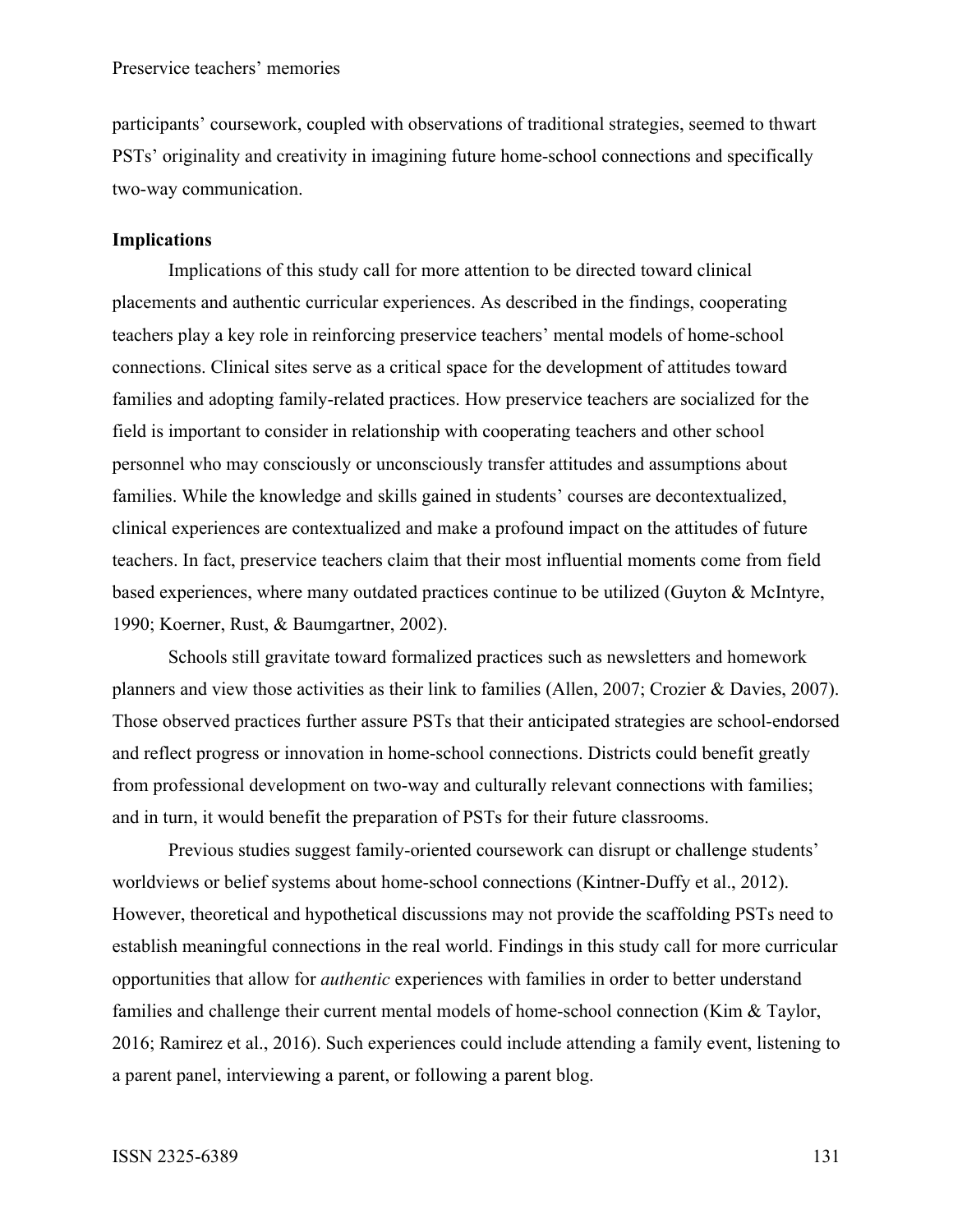Additionally, the lack of curricular exposure to innovation in home-school connections can help to explain the recycling of traditional practices, as well as from a fear of being judged (Wanless, Patton, Rimm-Kaufman, & Deutsch, 2012) or believing these strategies are fixed and expected of teachers (Mutton, Burn, & Thompson, 2018). Therefore, programs should provide preservice teachers with a range of different settings and experiences to meet and engage with families (Kim & Taylor, 2016), possibly even outside of a typical teaching-learning environment to learn more innovative and culturally relevant practices from the field of social work or community-based programs (Stefanski et al., 2016). Clinical hours spent with social workers, family outreach workers, or after-school personnel can introduce preservice teachers to different perspectives, models of home-school connections, and strategies.

### **Limitations**

Findings should be considered with an appreciation of their limitations. While multiple data sources were used to support triangulation, all data were generated from the perspective of preservice teachers. The data reflect perceptions of coursework and interpretation of classroom observations and clinical experiences. Adjusting the research design to include data from teacher educators and cooperating teachers would help to create a more comprehensive depiction of this phenomenon. Further, diversifying the sample to include more PSTs from different ethnic, linguistic, and socioeconomic backgrounds can expand the findings of how PSTs from less privileged backgrounds fit with or challenge the identified findings in this study. Next steps for this line of inquiry include a follow-up study with participants as they enter the field as licensed classroom teachers. How are plans implemented or changed when met with the demands, supports and institutional culture of a real world setting?

## **Conclusion**

As family partnerships become an essential and mandatory aspect of teaching (Epstein, 2013; Hyson, 2003), teacher preparation programs are increasing efforts to address this topic, which has historically lacked in most programs (Amatea et al., 2012). The current school rhetoric of "family partnerships" is a misnomer, as most connections with families tend to be one-sided and a one-size-fits all approach that is dictated by schools (Amatea, 2013; Christenson & Sheridan, 2001). Unexamined memories contribute to the recycling of one-sided practices as they become the default for activities with and attitudes toward families. Memories do not act in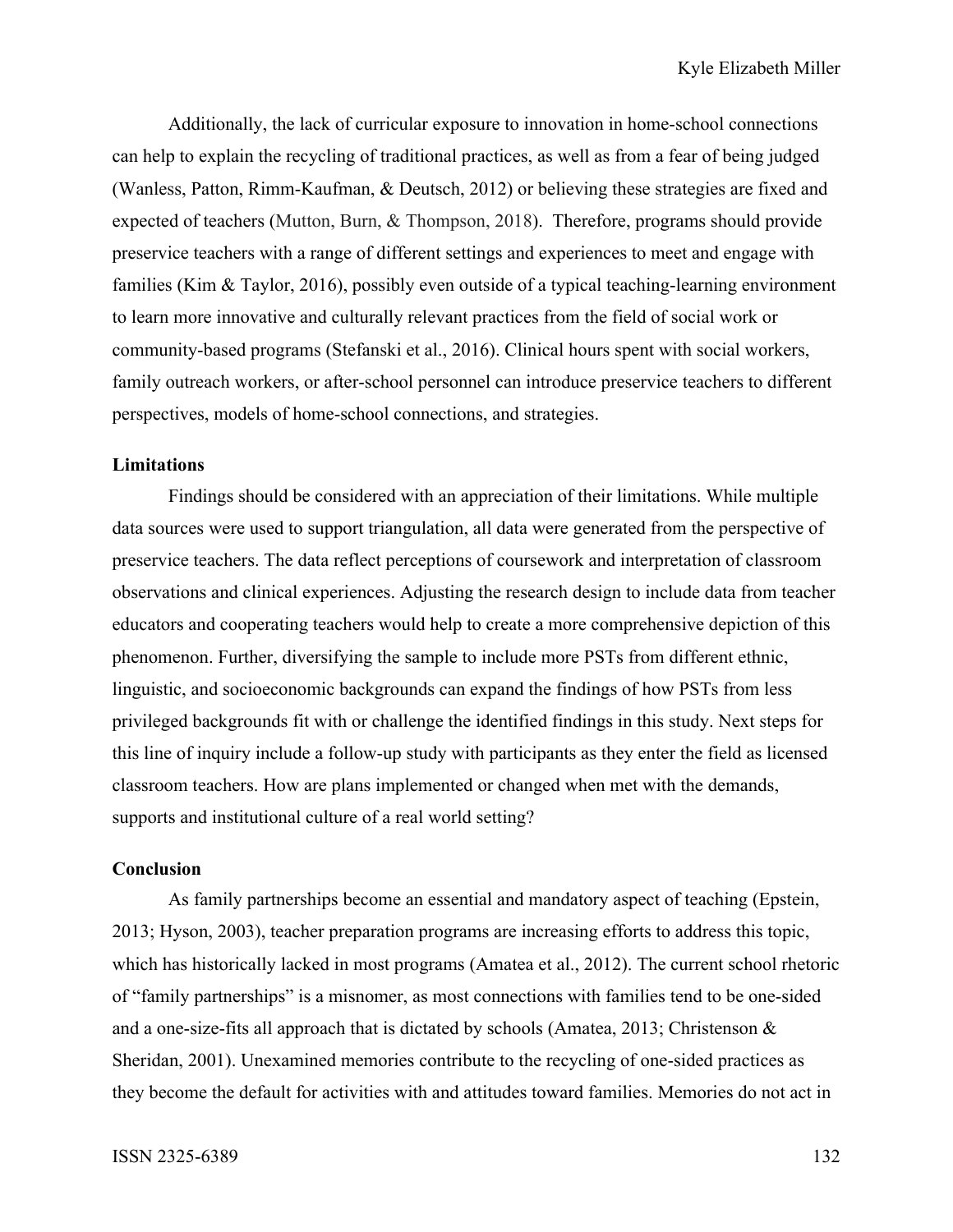# Preservice teachers' memories

isolation and are reinforced by PSTs' coursework and field based experiences. Teacher education should help PSTs construct an understanding that technology is a tool, not a strategy, and digitalizing one-way connections is not progress. The consensus is that families matter, and they deserve a reinvention of traditional home-school connections to meaningfully collaborate with schools and teachers.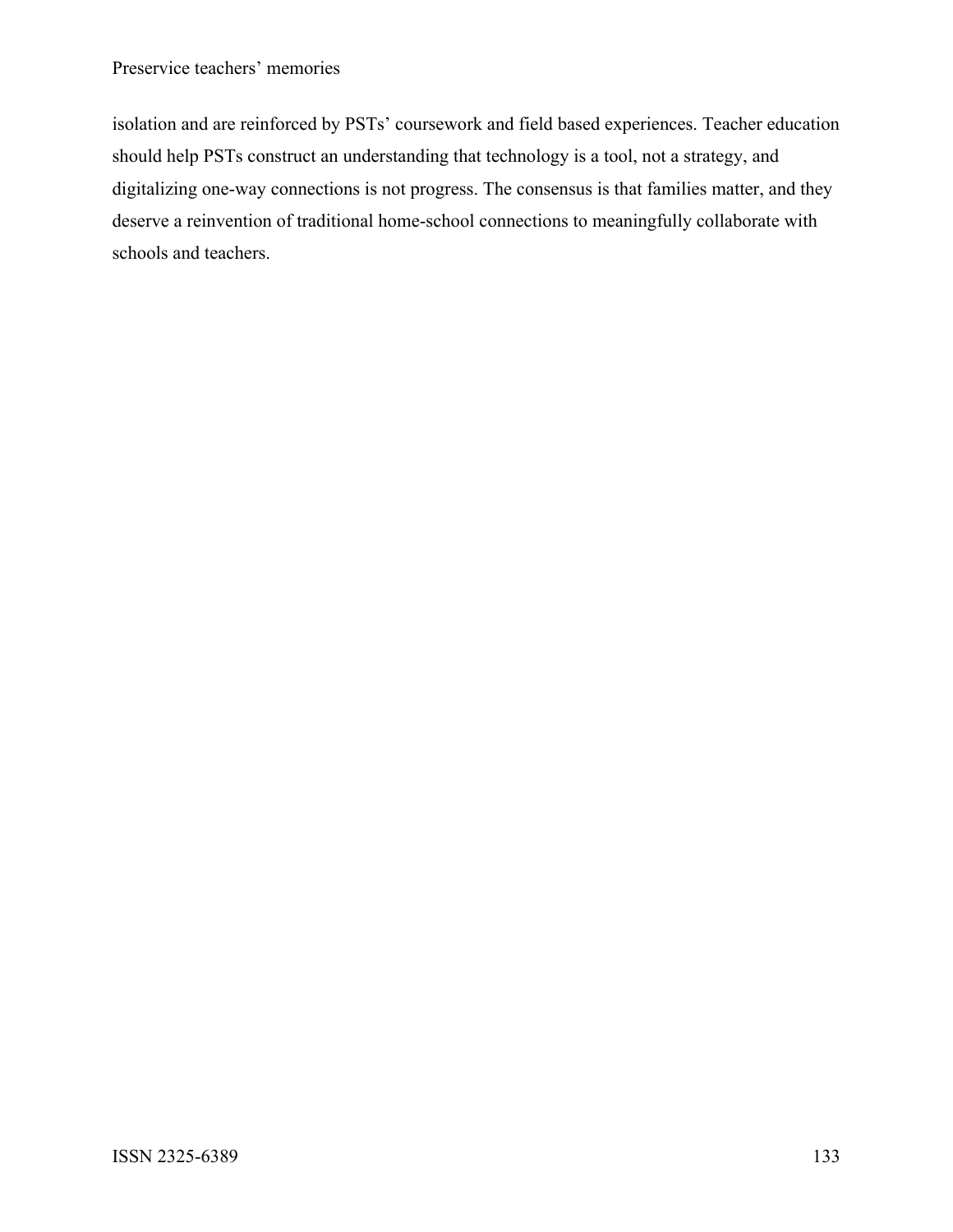#### **References**

Allen, J. B. (2007). *Creating welcoming schools.* New York, NY: Teacher's College Press.

- Amatea, E. S. (2013). *Building culturally responsive family-school relationships* (2nd ed.). Upper Saddle River, NJ: Pearson.
- Amatea, E. S., Cholewa, B., & Mixon, K. A. (2012). Influencing preservice teachers' attitudes about working with low-income and/or ethnic minority families. *Urban Education*, *47*(4), 801-834.
- Amatea, E. S., Smith-Adcock, S., & Villares, E. (2006). From family deficit to family strength: Viewing families' contributions to children's learning from a family resilience perspective. *Professional School Counseling, 9*(3), 177-189.
- Baker, T. L., Wise, J., Kelley, G., & Skiba, R. J. (2016). Identifying barriers: Creating solutions to improve family engagement. *School Community Journal*, *26*(2), 161-184.
- Baum, A., & Swick, K. (2008). Dispositions toward families and family involvement: Supporting preservice teacher development. *Early Childhood Education Journal*, *35*, 579- 584.
- Baum, A. C., & McMurray-Schwarz, P. (2004). Preservice teachers' beliefs about family involvement: Implications for teacher education. *Early Childhood Education Journal, 32*(1), 57-61.
- Bazeley, P., & Jackson, K. (2013). *Qualitative data analysis with NVivo*. Thousand Oaks, CA: Sage Publications.
- Bourdieu, P. (1984). *Distinction: a social critique of the judgment of taste.* Cambridge, MA: Harvard University Press.
- Bourdieu, P. (1986). The forms of capital. In J. G. Richardson (Ed.), *Handbook of theory and research for the sociology of education* (pp. 241-258). New York: Greenwood Press.
- Boyatzis, R. (1998). *Transforming qualitative information: Thematic analysis and code development.* Thousand Oaks, CA: Sage.
- Browning, T. D. (2018). Countering deficit discourse: Preservice teacher experiences of core reflection. *Teaching and Teacher Education, 72*, 87-97.
- Calabrese Barton, A., Drake, C., Perez, J. G., St Loius, K. & George, M. (2004) Ecologies of parental engagement in urban education. *Educational Researcher, 33*(4), 3–12.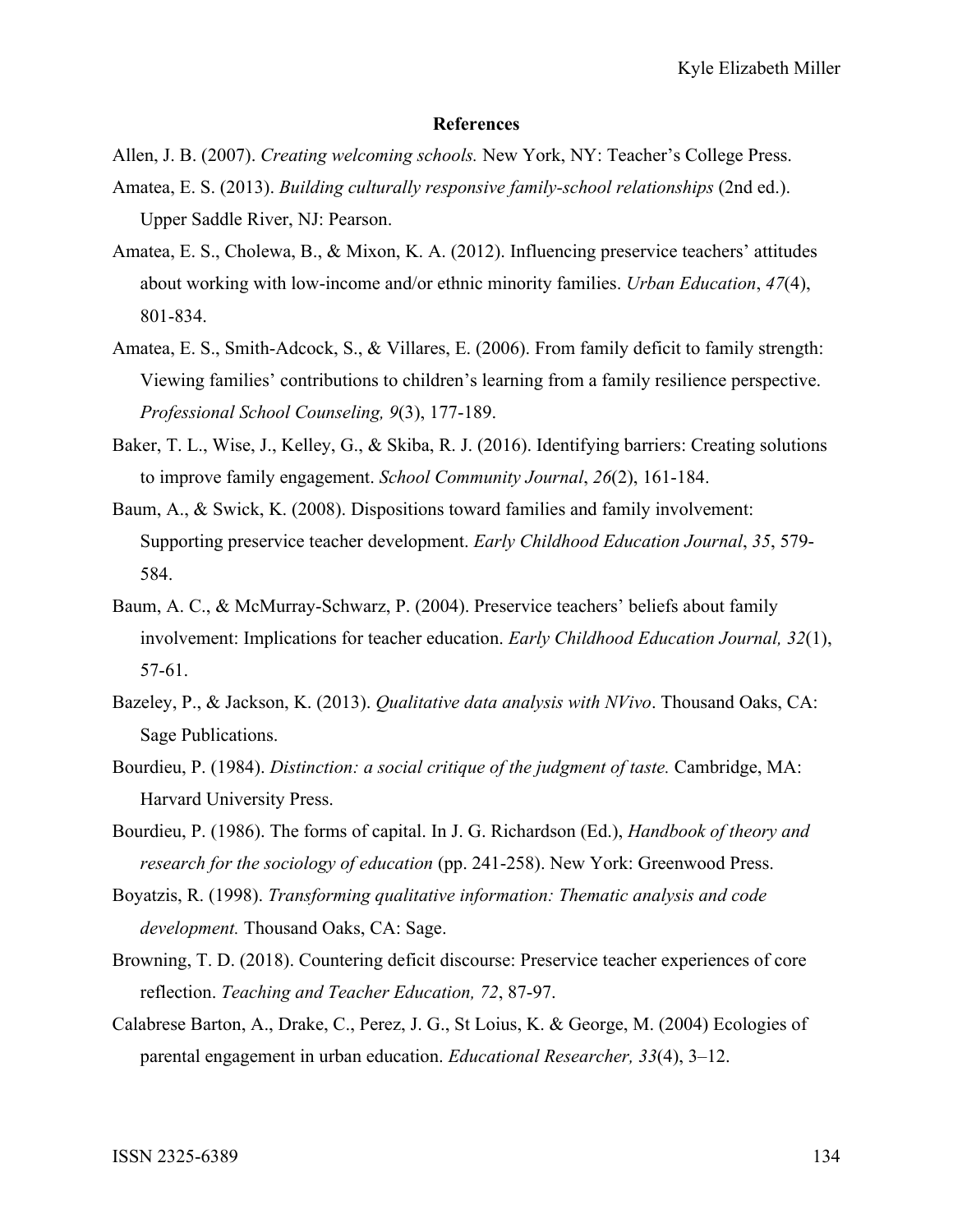- Christenson, S. L. &Sheridan, S. M. 2001. Schools and families: Creating essential connections for learning*.* New York: Guilford Press.
- Cohen, L. Manion, L. and Morrison, K. (2007). *Research methods in education* (6th edition). London: Routledge.
- Conway, P. F. (2001). Anticipatory reflection while learning to teach: From a temporarily truncated to a temporarily distributed model of reflection in teacher education. *Teaching and Teacher Education, 17*, 89-106.
- Corbin. J, & Strauss, A. (2015). *Basics of qualitative research: Techniques and procedures for developing grounded theory*. (4th edition) Thousand Oaks, CA: Sage.
- Crozier, G., & Davies, J. (2007). Hard to reach parents or hard to reach schools? A discussion of home-school relations, with particular reference to Bangladeshi and Pakistani parents. *British Educational Research Journal, 33*(3), 295-313.
- Danielson, C. (2011). *Enhancing professional practice: A framework for teaching.* Alexandria, VA: ASCD.
- Darling-Hammond, L. (2006). Constructing 21st-century teacher education. *Journal of Teacher Education*, *57*(3), 300-314.
- Delgado Gaitan, C. (2012). Culture, literacy, and power in family-community-school relationships. *Theory into Practice*, *51,* 305-311. doi: 10.1080/00405841.2012.726060
- DeMatthews, D. E., Edwards Jr, D. B., & Rincones, R. (2016). Social justice leadership and family engagement: A successful case from Ciudad Juárez, Mexico. *Educational Administration Quarterly, 52*(5), 754-792.
- DePalma, R., Membiela, P., Pazos, M. (2011). Teachers' memories of disciplinary control strategies from their own school days. *British Journal of Sociology of Education, 32*(1). 75- 91.
- Doucet, F., & Tudge, J. (2007). Co-constructing the transition to school: Reframing the "novice" versus "expert" roles of children, parents, and teachers from a cultural perspective. In R. C. Pianta, M. J. Cox, & K. L. Snow (Eds.), *School readiness and the transition to kindergarten in the era of accountability* (pp. 307-328). Baltimore, MD: Brookes Publishing.
- Epstein, J. (2013). Ready or not? Preparing future educators for school, family, and community partnerships. *Teaching Education, 24*(2), 115-118.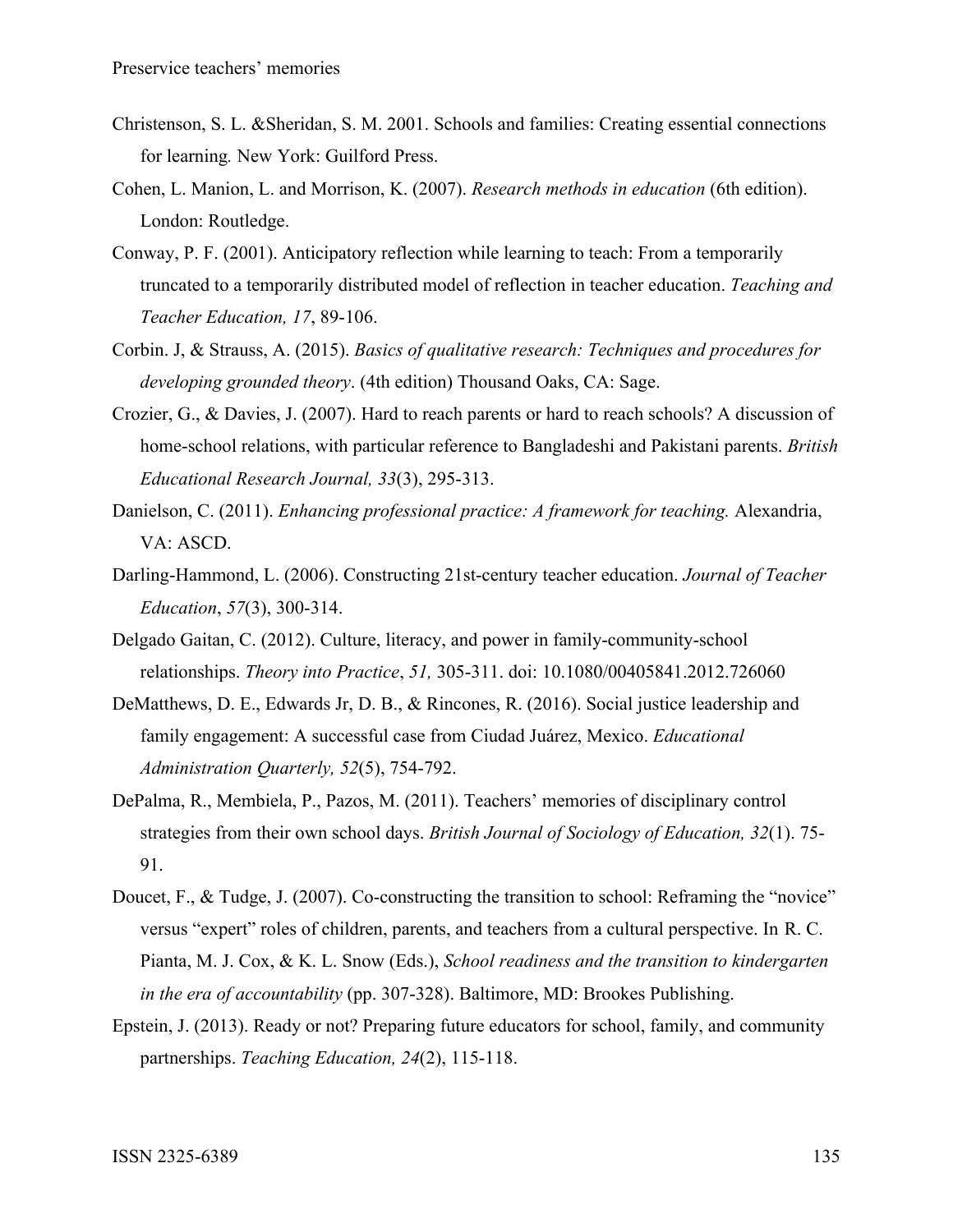- Evans, M. (2013). Educating preservice teachers for family, school, and community engagement *Teaching Education, 24*(2), 123-133.
- Ferlazzo, L. (2011). Involvement or Engagement? *Educational Leadership, 68*(8), 10-14.
- Fenton, A., & McFarland-Piazza, L. (2014). Supporting early childhood preservice teachers in their work with children and families with complex needs: A strengths approach. *Journal* of *Early Childhood Teacher Education, 35,* 22-38.
- Fragnoli, K. (2005). Historical inquiry in a methods classroom: examining our beliefs and shredding our old ways. *The Social Studies, 96*(6), 247–251.
- Gracia, P. (2015). Parent-child leisure activities and cultural capital in the United Kingdom: The gendered effects of education and social class. *Social Science Research, 52,* 290-302.
- Graue, E. (2005). Theorizing and describing preservice teachers' images of families and schooling. *Teachers College Record, 107*(1), 157-185. doi: 10.1111/j.1467- 9620.2005.00461.x
- Graue, E., & Brown, C. P. (2003). Preservice teachers' notions of families and schooling. *Teaching and Teacher Education, 19*(7), 719-735.
- Graue, M. E., & Sherfinski, M. (2011). The view from the lighted schoolhouse: Conceptualizing home-school relations within a class size reduction reform. *American Journal of Education*, *117*(2), 267-297.
- Guyton, E., & McIntyre, D. J. (1990). Student teaching and school experiences. *Handbook of Research on Teacher Education, 1,* 514-534.
- Hedges, H., & Gibbs, C. (2005). Preparation for teacher-parent partnerships: A practical experience with a family. *Journal of Early Childhood Teacher Education, 26*(2), 115–126. doi:10.1080/10901020590955770
- Hudson, P., Usak, M., Fanˇcoviˇcová, J., Erdo˘gan, M., & Prokop, P. (2010). Preservice teachers' memories of their secondary science education experiences. *Journal of Science Education and Technology, 19*(6), 546–552.
- Hughes, P., & MacNaughton, G. (2000). Consensus, dissensus or community: The politics of parent involvement in early childhood education. *Contemporary Issues in Early Childhood*, *1*(3), 241-258.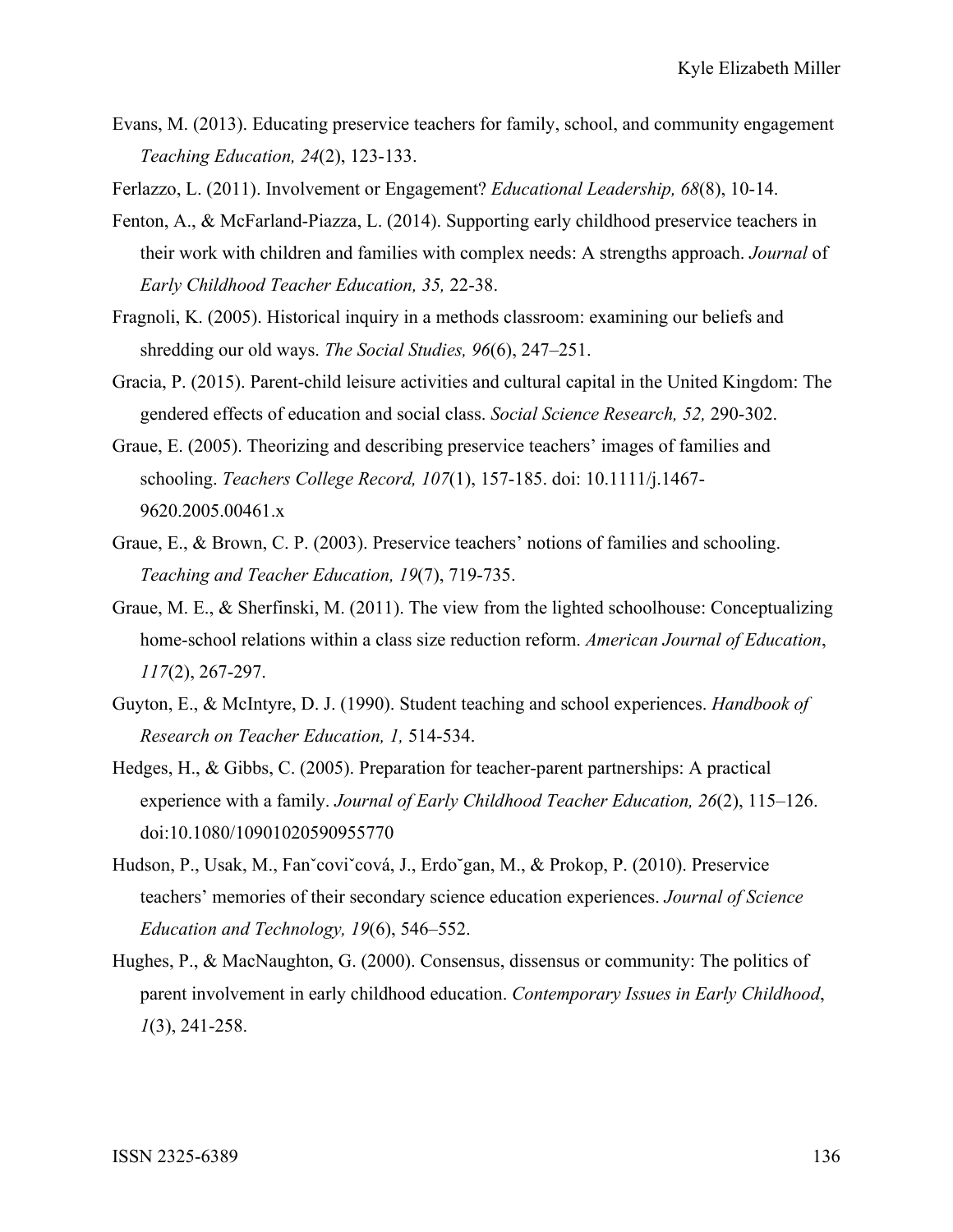- Jeynes, W. H. (2013, February). Research digest: A meta-analysis of the efficacy of different types of parental involvement programs for urban students. *FINE Newsletter, 5*(1). Retrieved from http://www.hfrp.org/publications-resources/browse-our-publications/a-metaanalysis-ofthe-efficacy-of-different-types-of-parental-involvement-programs-for-urbanstudents
- Kaya, G. (2018). Construction of academic success and failure in school memories. *Educational Research and Reviews, 13*(1). 12-20.
- Kintner-Duffy, V. L., Vardell, R., Lower, J. K., & Cassidy, D. J. (2012). "The changers and the changed": Preparing early childhood teachers to work with lesbian, gay, bisexual, and transgender families. *Journal of Early Childhood Teacher Education, 33*, 208–223
- Kim, K. J., & Taylor, L. K. (2016). Preservice teachers' self-efficacy in working with families: Can an immersive course make a difference?. In John A. Sutterby (Ed.) *Family involvement in early education and child care* (pp. 1-22). Bingley, UK: Emerald Group Publishing.
- Koerner, M., Rust, F. & Baumgartner, F. (2002). Exploring roles in student teaching placements. *Teacher Education Quarterly, 20*(2), 35-58.
- Kroeger, J., & Lash, M. (2011). Asking, listening, and learning: Toward a more thorough method of inquiry in home–school relations. *Teaching and Teacher Education*, *27*(2), 268-277.
- LaBoskey, V. K., & Richert, A. E. (2002). Identifying good student teaching placements: A programmatic perspective. *Teacher Education Quarterly, 29*(2), 7-34.
- Lareau, A. (2003). *Unequal childhoods: Class, race and family life.* Berkeley: University of California Press.
- Lawrence-Lightfoot, S. (2004). *The essential conversation: What parents and teachers can learn from each other*. New York, NY: Random House.
- Levine-Rasky, C. (2009). Dynamics of parent involvement at a multicultural school. *British Journal of Sociology of Education*, *30*(3), 331–344. doi:10.1080/01425690902812604
- Lortie, D. C. (1975). *Schoolteacher: A sociological study*. Chicago: University of Chicago.
- Mackenzie, N., & Knipe, S. (2006). Research dilemmas: Paradigms, methods and methodology. *Issues in Educational Research, 16*(2), 193-205.
- MacPhee, D., & Sanden, S. (2016). Motivated to engage: Learning from the literacy stories of pre-service teachers. *Reading Horizons*, *55*(1), Retrieved from https://scholarworks.wmich.edu/reading\_horizons/vol55/iss1/3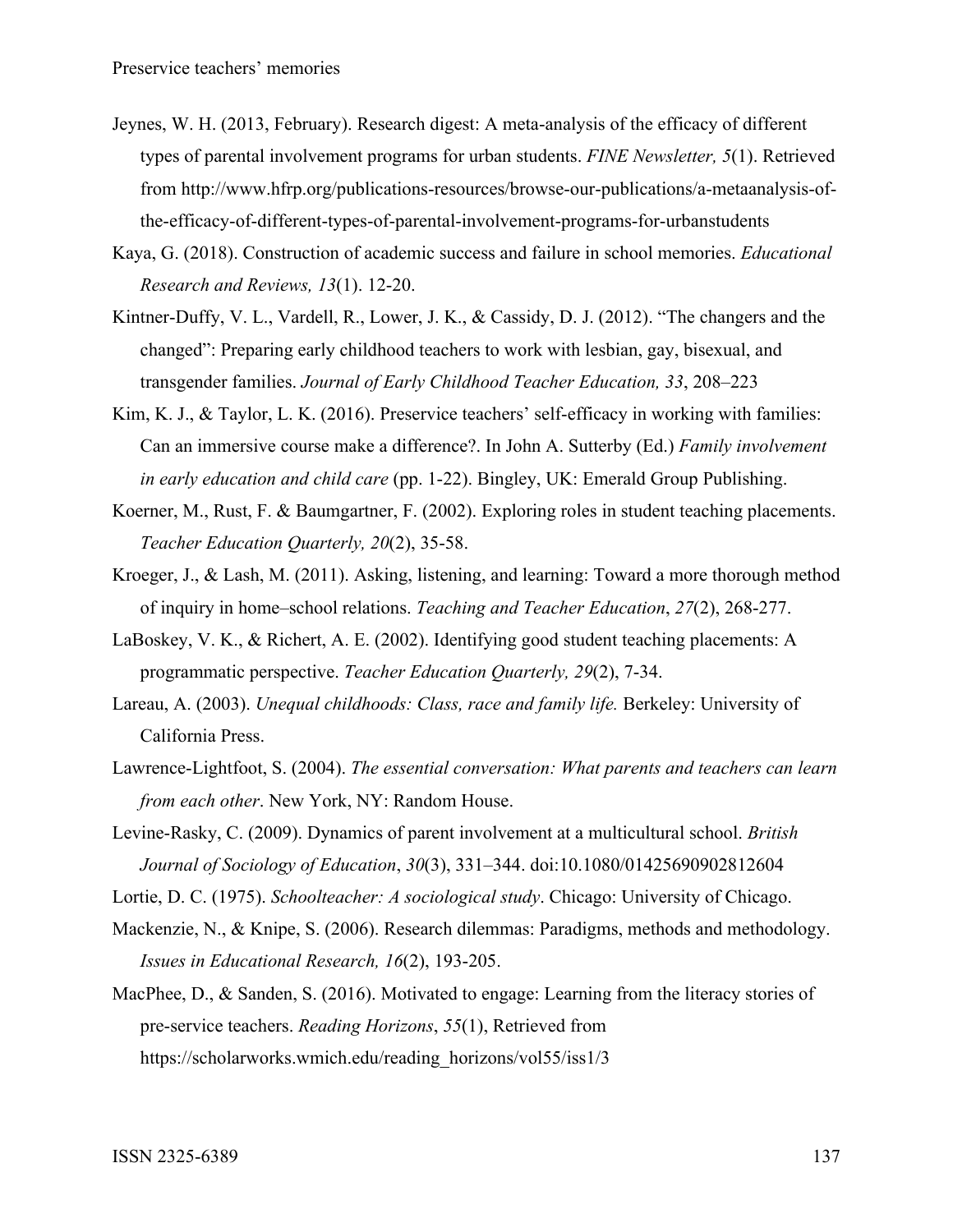- Mahijos, M., & Maxson, M. (1995). Capturing preservice teachers' beliefs about schooling, life, and childhood. *Journal of Teacher Education*, *46*(3), 192-199.
- Mapp, K. L. (2003). Having their say: Parents describe why and how they are engaged in their children's learning. *The School Community Journal, 13*(1), 35-64.
- Mapp, K. L., & Kuttner, P. J. (2013). *Partners in education: A dual capacity-building framework for family–school partnerships.* Austin, TX: SEDL & US Department of Education. Retrieved from http://www2.ed.gov/documents/family-community/partners-education.pdf
- Miller, K. (2017). "El pasado refleja el future": Preservice teachers' memories of growing up bilingual. *Bilingual Research Journal, 40,* 20-37.
- Miller, K., Dilworth-Bart, J., & Hildgendorf, A. (2014). Early beginnings: The development of home-school connections in early childhood. *Contemporary Issues in Early Childhood, 15*(4), 329-345.
- Miller, K., & Shifflet, R. (2016). How memories of school inform preservice teachers' feared and desired selves as teachers. *Teaching and Teacher Education*, *53*, 20-29.
- Moll, L. C. (2015). Tapping into the "hidden" home and community resources of students. *Kappa Delta Pi Record, 51*(3), 114-117.
- Mutton, T., Burn, K., & Thompson, I. (2018). Preparation for family-school partnerships within initial teacher education programmes in England. *Journal of Education for Teaching*, *44*(3), 278-295.
- Olson, M., & Hyson, M. (2005). NAEYC explores parental perspectives on early childhood education. *Young Children*, *60*(3), 66-72.
- Pajares, M. F. (1992). Teachers' beliefs and educational research: Cleaning up a messy construct. *Review of Educational Research, 62*(3), 307-332.
- Ramirez, O., McCollough, C. A., & Diaz, Z. (2016). Creating a model of acceptance: Preservice teachers interact with non‐English‐speaking Latino parents using culturally relevant mathematics and science activities at family learning events. *School Science and Mathematics*, *116*(1), 43-54.
- Raty, H. (2011). Past in the present: the way parents remember their own school years relates to the way they participate in their child's schooling and remember his/her school years. *Social Psychology of Education, 14*(3). 347-360.

Robson, C. (2002). *Real world research*. Oxford: Blackwell.